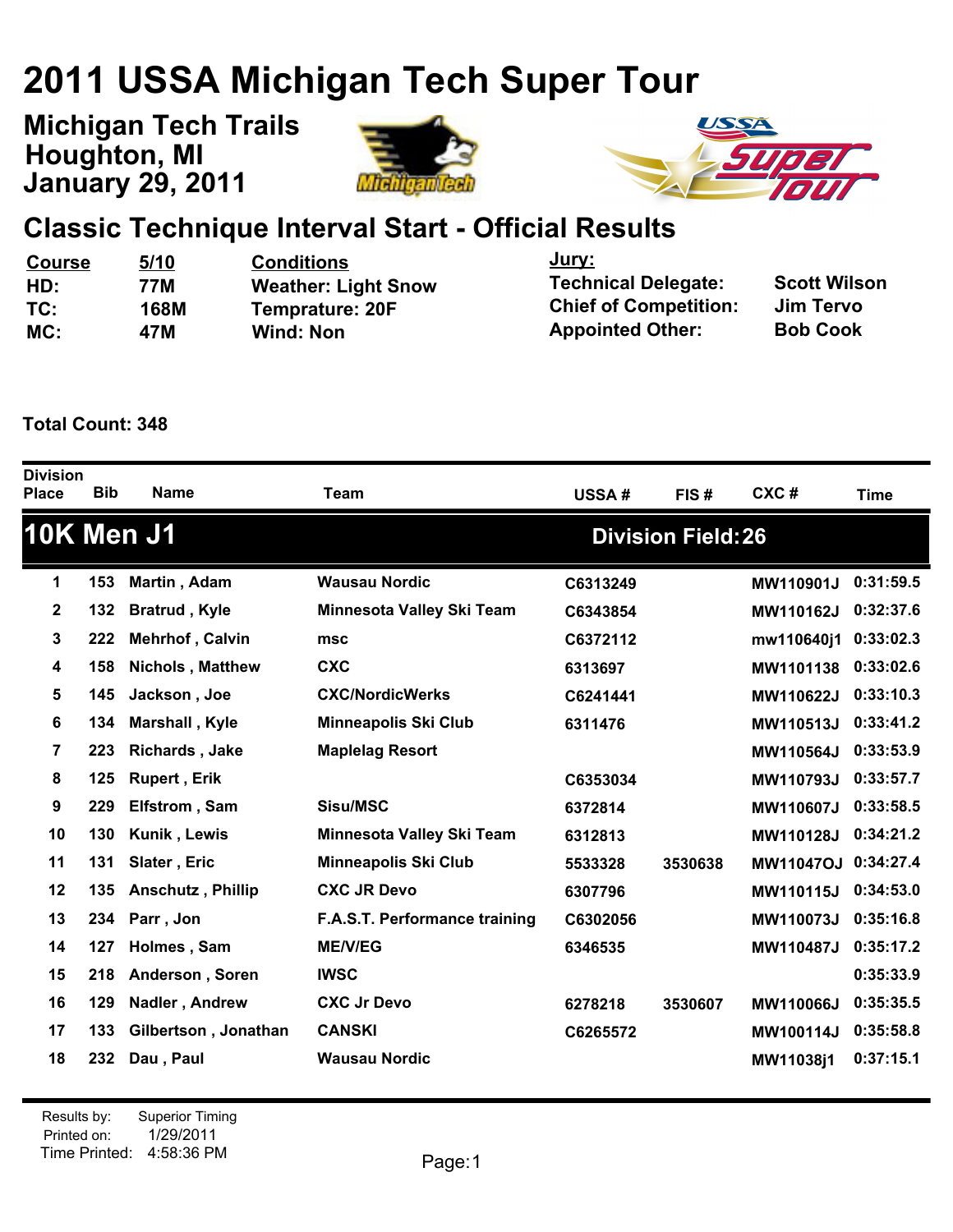| <b>Division</b><br><b>Place</b> | <b>Bib</b> | <b>Name</b>           | Team                                | <b>USSA#</b> | FIS# | CXC#                 | <b>Time</b> |
|---------------------------------|------------|-----------------------|-------------------------------------|--------------|------|----------------------|-------------|
| 19                              | 203        | Toczydlowski, Alan    | <b>Copper Counrty Ski Tigers</b>    | C6293131     |      | GL110856J1           | 0:37:19.3   |
| 20                              | 209        | Wagner, Eric          | <b>Superiorland/MSHS</b>            | 6314963      |      | GL110459J1 0:38:10.7 |             |
| 21                              | 224        | Mueller, Paul         |                                     |              |      | GL1113320            | 0:38:21.9   |
| 22                              | 205        | Haataja, Hendrick     | <b>Copper Country Ski Tigers</b>    | 6342721      |      | GL110836J1 0:38:22.0 |             |
| 23                              | 210        | <b>Twohey, Andrew</b> | <b>Marquette Senior High School</b> |              |      | GL110632J1 0:39:09.1 |             |
| 24                              | 217        | Lindlau, Kevin        | <b>Peak Nordic!</b>                 |              |      | MW110505j            | 0:41:20.7   |
| 25                              | 220        | Pieper, Ben           |                                     |              |      |                      | 0:44:23.1   |
|                                 | 174        | Parr, Chris           | <b>CXC/Minnesota Valley</b>         | C6236235     |      | <b>MW110070J DNF</b> |             |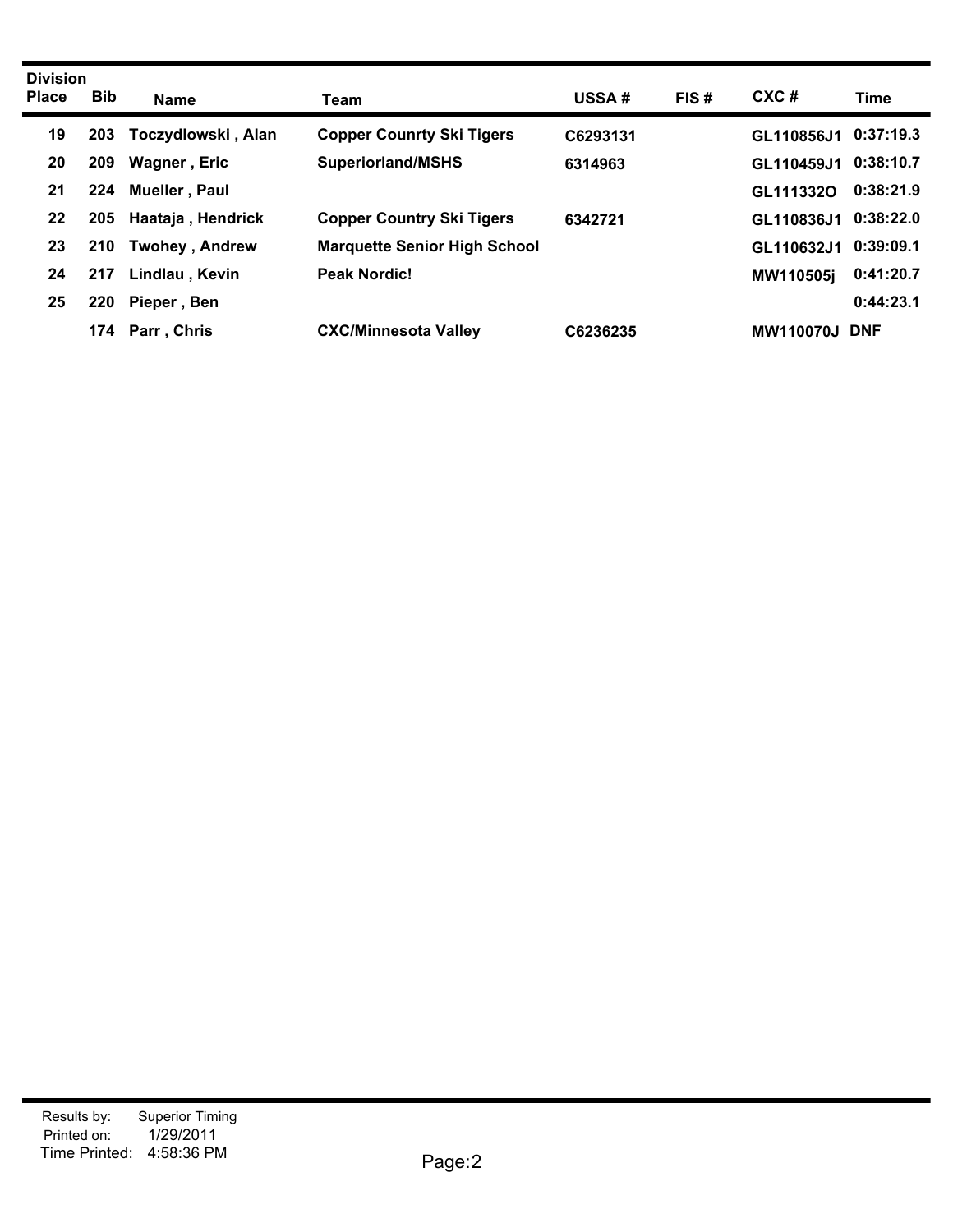| <b>Division</b><br><b>Place</b> | <b>Bib</b> | <b>Name</b>             | <b>Team</b>                           | USSA#    | FIS#                      | CXC#                | <b>Time</b> |
|---------------------------------|------------|-------------------------|---------------------------------------|----------|---------------------------|---------------------|-------------|
|                                 |            | 10K Men OJ              |                                       |          | <b>Division Field: 32</b> |                     |             |
| 1                               | 167        | Hecker, Jeremy          | <b>CSS</b>                            | C6126346 | 3530564                   | CM110347O           | 0:31:36.5   |
| 2                               | 172        | Bacso, Kasey            | <b>CSS</b>                            | C6181143 | 3530644                   | CM110338O           | 0:31:43.2   |
| 3                               | 147        | Wong, Matt              | <b>MTU</b>                            | 6247860  |                           | CM110605O           | 0:31:47.1   |
| 4                               | 163        | Gurney, Edward          | <b>UWGB</b>                           | 6257531  |                           | CC110757S           | 0:32:38.5   |
| 5                               | 144        | Power, Nick             |                                       | 6316882  |                           |                     | 0:32:39.0   |
| 6                               | 181        | Johanik, Scott          | <b>CSS</b>                            | C6156061 |                           | CM110125O           | 0:32:44.7   |
| 7                               | 350        | Ohman, Benjamin         |                                       | N6285214 |                           |                     | 0:33:02.1   |
| 8                               | 180        | Hugus, Benjamin         | none                                  | 6154686  | 3530593                   | CG110669O           | 0:33:07.4   |
| 9                               | 228        | Witschen, Kellen        | <b>SJU</b>                            | C6331549 |                           |                     | 0:33:37.0   |
| 10                              | 146        | <b>Nyquist, Anders</b>  | <b>Dreadlock Masterkill</b>           | A6066062 |                           | CM1107560           | 0:33:38.3   |
| 11                              | 159        | Dunfee, Kelin           | <b>CSS</b>                            | C6278900 |                           | CM110345O           | 0:33:42.1   |
| 12                              | 148        | Wagner, Zach            | <b>GAC</b>                            | 5884424  |                           |                     | 0:34:01.6   |
| 13                              | 226        | Coozennoy, Steven       | <b>University of MN - Duluth</b>      |          |                           | MW110784O           | 0:34:11.9   |
| 14                              | 152        | Wessling, John          | <b>Unattatched</b>                    | C6257773 |                           | CM110375O           | 0:34:32.1   |
| 15                              | 136        | Schurke, Peter          |                                       | 6329799  |                           |                     | 0:34:42.9   |
| 16                              | 156        | Noren, Ben              | GCC                                   | 6236585  |                           | CG110595O           | 0:34:53.0   |
| 17                              | 207        | Joda, David             | <b>PEAK NORDIC!!!!</b>                | 6339953  |                           | MW110100O 0:34:58.1 |             |
| 18                              | 211        | Engel, Nathan           | <b>SJU</b>                            |          |                           |                     | 0:35:04.3   |
| 19                              | 233        | Hugus, Mark             | <b>Knicker Nordic</b>                 |          |                           | MW110386O 0:35:20.0 |             |
| 20                              | 140        | Gilsvik, Leif           | GCC                                   | 6347555  |                           | CG110594O           | 0:35:36.2   |
| 21                              | 138        | Harrer, Corky           | <b>Go Training</b>                    | 6331071  |                           | MW110300O 0:35:47.0 |             |
| 22                              | 213        | Nichols, Christopher    | <b>Wausau Nordic</b>                  |          |                           | MW110646O 0:35:49.1 |             |
| 23                              | 137        | Scott, Cody             | <b>Sisu Nordic Ski Foundation</b>     | 6328720  |                           | MW110482O 0:36:09.2 |             |
| 24                              | 123        | <b>Williams, Ross</b>   | <b>Traverse City Central Nordic S</b> | 6099576  |                           | GL110436O           | 0:36:13.9   |
| 25                              | 208        | Wenzel, Steven J        |                                       | 6335009  |                           | CM110398O           | 0:36:17.8   |
| 26                              | 212        | Ward, Charlie           | SJU                                   | C6325121 |                           |                     | 0:36:37.1   |
| 27                              | 230        | Evenson, Ethan          | SJU                                   | 6365964  |                           |                     | 0:36:48.8   |
| 28                              | 214        | <b>Ramstad Skoyles,</b> |                                       |          |                           | <b>J92QV87</b>      | 0:37:25.9   |
| 29                              | 236        | Lundmark, Per           | <b>SJU</b>                            |          |                           |                     | 0:38:48.7   |
| 30                              | 225        | <b>Wattenhofer, Dan</b> | SJU                                   |          |                           |                     | 0:40:36.4   |
| 31                              | 235        | Weber, Kyle             | GCC                                   |          |                           | CC110596O           | 0:42:34.9   |
| 32                              | 216        | Kolesar, Sam            | GCC                                   |          |                           | CC110597O           | 0:43:02.4   |
|                                 |            |                         |                                       |          |                           |                     |             |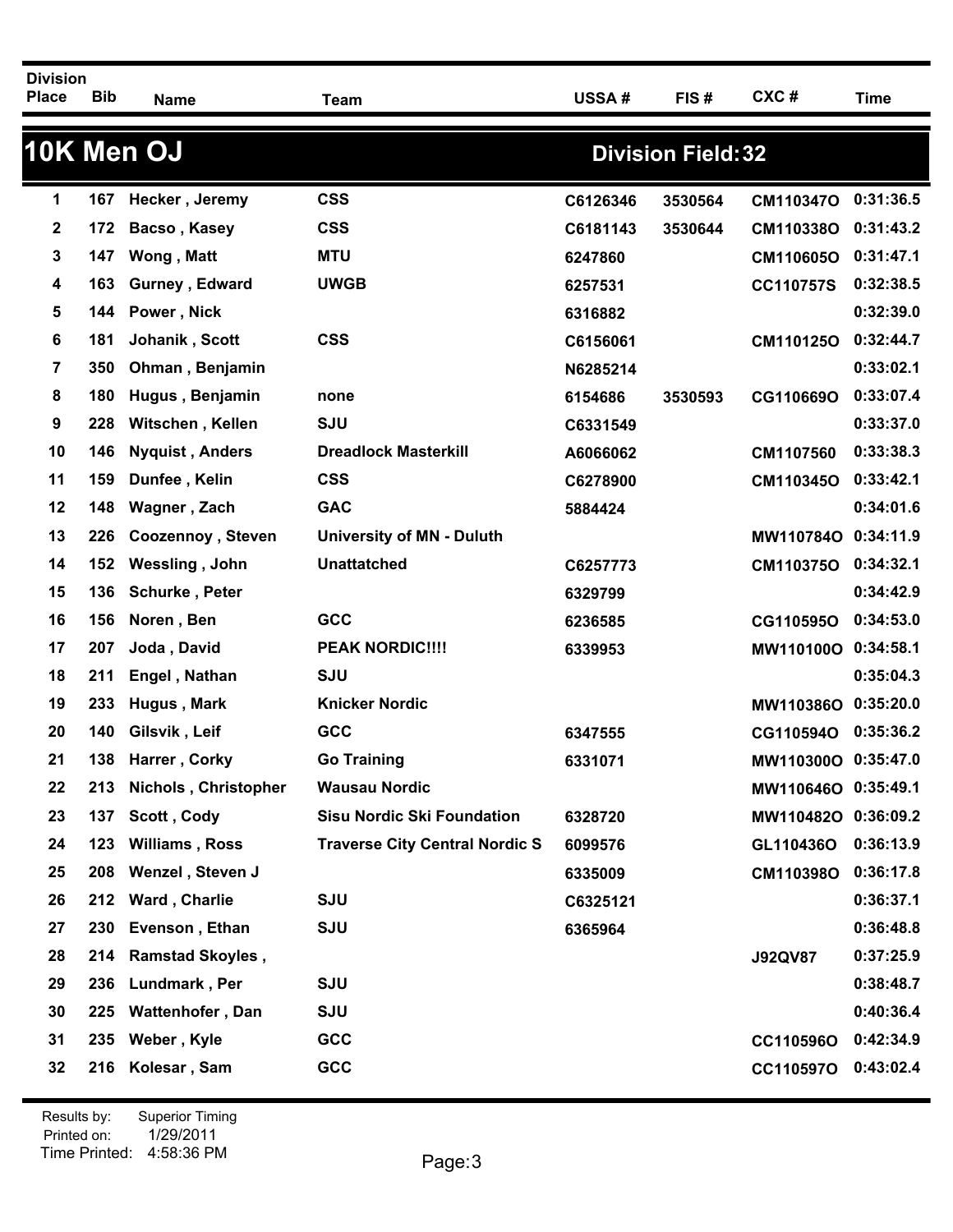| <b>Division</b><br><b>Place</b> | <b>Bib</b> | <b>Name</b>               | <b>Team</b>                        | USSA#    | FIS#                      | CXC#      | <b>Time</b> |
|---------------------------------|------------|---------------------------|------------------------------------|----------|---------------------------|-----------|-------------|
|                                 |            | <b>10K Men Super Tour</b> |                                    |          | <b>Division Field: 57</b> |           |             |
| 1                               | 187        | Sinnott, Michael          | <b>SVSEF ODT</b>                   | 5689419  | 3530280                   |           | 0:29:35.2   |
| 2                               | 190        | Kates, Adam               | <b>Big THunder Nordic Ski Club</b> |          |                           |           | 0:29:36.5   |
| 3                               | 193        | Kuzzy, Garrott            | <b>CXC Team</b>                    | 5385349  | 3530018                   |           | 0:29:37.5   |
| 4                               | 202        | Ocariz, Santi             | <b>CXC Team</b>                    | 5346341  | 3530558                   |           | 0:29:40.5   |
| 5                               | 184        | <b>Banerud, Martin</b>    | <b>NMU</b>                         | C5611819 | 3420484                   | CC110660S | 0:29:44.9   |
| 6                               | 201        | Liebner, Andy             | <b>NMU</b>                         | 5796289  |                           | CC110675S | 0:29:58.0   |
| 7                               | 188        | Cook, Bryan               | <b>CXC Team</b>                    | 5313689  | 3530038                   |           | 0:30:00.4   |
| 8                               | 195        | Cook, Chris               | <b>Steinbock Racing</b>            | c5313697 | 1334720                   |           | 0:30:02.2   |
| 9                               | 192        | Liebsch, Matt             | <b>CXC Team</b>                    | 5754890  | 3530348                   |           | 0:30:05.6   |
| 10                              | 183        | Nygren, Karl              | <b>CXC Team</b>                    | 6047021  | 3530393                   |           | 0:30:09.4   |
| 11                              | 200        | Gregg, Brian              | <b>CXC Team</b>                    | 5618657  | 3530177                   |           | 0:30:15.8   |
| 12                              | 185        | Soderman, Erik            | <b>NMU</b>                         | C6338610 | 3500706                   | CC110674S | 0:30:50.0   |
| 13                              | 189        | Hart, Steve               | Lappe                              |          |                           |           | 0:30:55.7   |
| 14                              | 164        | Harju, Mikko              | <b>MTU</b>                         |          | 3180562                   | CC110573S | 0:31:10.9   |
| 15                              | 197        | Hamilton, Chris           | <b>NDC Thunder Bay</b>             |          | 3100186                   |           | 0:31:11.7   |
| 16                              | 186        | <b>Bowler, Chris</b>      | <b>NMU</b>                         | C6100192 | 3530538                   | CC110667S | 0:31:17.1   |
| 17                              | 191        | <b>Wolcott, Eric</b>      | <b>CXC Team</b>                    | E6157945 |                           |           | 0:31:30.1   |
| 18                              | 178        | Smith, Jesse              | <b>MTU</b>                         | G6039820 | 3530543                   | CC110589S | 0:31:31.0   |
| 19                              | 173        | Dugan, Matt               | <b>MTU</b>                         | 6247015  |                           | CC110568S | 0:31:36.8   |
| 20                              | 170        | Sandvik, Sondre           | <b>MTU</b>                         | X6368401 | 3421436                   | CC110586S | 0:31:40.0   |
| 21                              | 168        | Gunka, Jimmy              | <b>NDC Thunder Bay</b>             |          | 3100201                   |           | 0:31:47.1   |
| 22                              | 177        | <b>Coulter, Dudley</b>    | <b>NDC Thunder Bay</b>             |          | 3100213                   |           | 0:31:47.8   |
| 23                              | 166        | Gesior, Luke              | <b>MTU</b>                         | M6220431 |                           | CC110571S | 0:31:47.9   |
| 24                              | 165        | Sullivan, Scott           | <b>NDC Thunder Bay</b>             |          | 3100131                   |           | 0:32:00.7   |
| 25                              | 199        | <b>Cutts, Kevin</b>       | <b>NMU</b>                         | E5932058 | 3530476                   | CC110661S | 0:32:16.3   |
| 26                              | 175        | Puiras, Timo              | <b>REX WAX - XCTIMOSPORT</b>       |          | 3100008                   |           | 0:32:42.5   |
| 27                              | 198        | Manske, Waylon            | <b>CSS</b>                         | C5807409 |                           | CC110360S | 0:32:43.0   |
| 28                              | 150        | Maki, Nick                | <b>UWGB</b>                        | 5624382  |                           | CC110761S | 0:33:02.8   |
| 29                              | 142        | McFadden, Tom             | <b>NMU</b>                         | C5405311 | 3530571                   | CC110668S | 0:33:05.2   |
| 30                              | 221        | Sundstrom, Jared          | <b>SJU</b>                         |          |                           |           | 0:33:08.2   |
| 31                              | 160        | Singleton, Colin          | <b>MTU</b>                         | C5325709 | 3530595                   | CC110587S | 0:33:11.5   |
| 32                              | 151        | Nistler, Matt             | unattached                         | 6163810  |                           | CC110760S | 0:33:14.6   |
|                                 |            |                           |                                    |          |                           |           |             |

Printed on: Time Printed: 4:58:36 PMResults by: Superior Timing 1/29/2011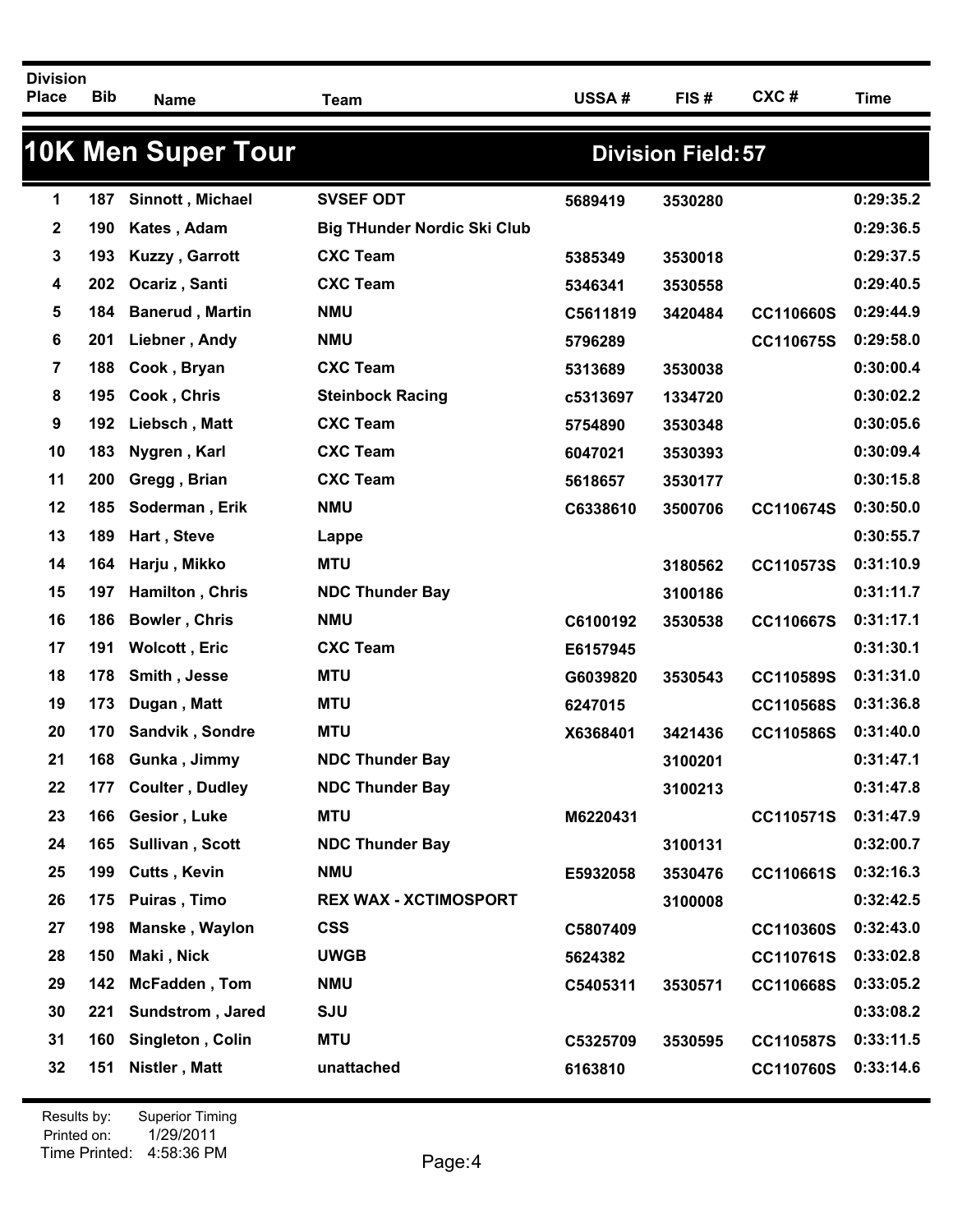| <b>Division</b> |            |                      |                                    |               |         |                  |             |
|-----------------|------------|----------------------|------------------------------------|---------------|---------|------------------|-------------|
| <b>Place</b>    | <b>Bib</b> | <b>Name</b>          | <b>Team</b>                        | USSA#         | FIS#    | CXC#             | <b>Time</b> |
| 33              | 176        | Ellefson, Lars       | <b>DNSC/Salomon</b>                | 6169981       |         |                  | 0:33:15.0   |
| 34              | 169        | Keller, Andrew       | <b>MTU</b>                         | M6098438      |         | CC110577S        | 0:33:16.4   |
| 35              | 162        | Cook, Jeff           | <b>UWGB</b>                        | 6081632       |         | CC110758S        | 0:33:34.6   |
| 36              | 124        | Fredrickson, Kyle    | <b>UWGB</b>                        | 5379367       |         | CC110759S        | 0:33:41.5   |
| 37              | 154        | <b>Brennan, Mac</b>  |                                    | 5946652       |         |                  | 0:33:49.3   |
| 38              | 182        | Bacso, Mason         | <b>CSS</b>                         | C6188973      |         | CC110339S        | 0:33:57.5   |
| 39              | 157        | leach, kirk          | <b>Go! Training</b>                | c6165294      |         |                  | 0:33:57.6   |
| 40              | 179        | Cook, Tim            | <b>Steinbock</b>                   | 6028450       | 3530539 |                  | 0:34:04.9   |
| 41              | 155        | Hupperts, Stefan     | <b>CSS</b>                         | C6186944      |         | CC110348S        | 0:34:50.9   |
| 42              | 161        | Morgan, Jacob        | <b>CSS</b>                         | 6182984       |         | CC110362S        | 0:34:52.9   |
| 43              | 139        | Choudoir, Paul       | <b>UWGB</b>                        | 6272135       |         | CC110762S        | 0:35:08.5   |
| 44              | 231        | Johnson, Adam        | <b>SJU</b>                         |               |         |                  | 0:35:15.0   |
| 45              | 206        | Freitag, Julain      | <b>Big Thunder Nordic Ski Club</b> |               | 3100265 |                  | 0:35:19.2   |
| 46              | 215        | Ek, David            | <b>Big Thunder Nordic</b>          |               | 3100241 |                  | 0:35:35.6   |
| 47              | 128        | Peterson, Abe        | <b>MTU</b>                         | 6280207       |         | CC110583S        | 0:35:36.8   |
| 48              | 204        | Pendziwol, Colin     | <b>Big Thunder Nordic</b>          |               | 3100257 |                  | 0:35:46.1   |
| 49              | 141        | Gromatka, Steve      | <b>UWGB</b>                        | 6171615       |         | CC110764S        | 0:36:09.8   |
| 50              | 227        | Lesch, Ryan          | SJU                                |               |         |                  | 0:39:44.7   |
|                 | 126        | Clark, Wayne         | <b>UWGB</b>                        | 6137616       |         | CC110765S        | <b>DNF</b>  |
|                 | 143        | Lennie, Leif         | <b>NDC Thunder Bay</b>             |               | 3100195 |                  | <b>DNF</b>  |
|                 | 149        | Sjulstad, Petter     | <b>MTU</b>                         | <b>NORWAY</b> | 3420808 | CC110588S        | <b>DNF</b>  |
|                 | 171        | Joda, Andrew         | <b>MTU Alumni</b>                  | C6022065      | 3530552 | <b>CC110575C</b> | <b>DNF</b>  |
|                 | 194        | <b>Brabbit, Jens</b> | <b>GAC</b>                         | 5896162       |         |                  | <b>DNF</b>  |
|                 | 196        | Seaton, Harry        | <b>NDC Thunder Bay</b>             |               | 3100200 |                  | <b>DNF</b>  |
|                 | 219        | Foster, Angus        | <b>Big Thunder Nordic</b>          |               | 3100242 |                  | <b>DNF</b>  |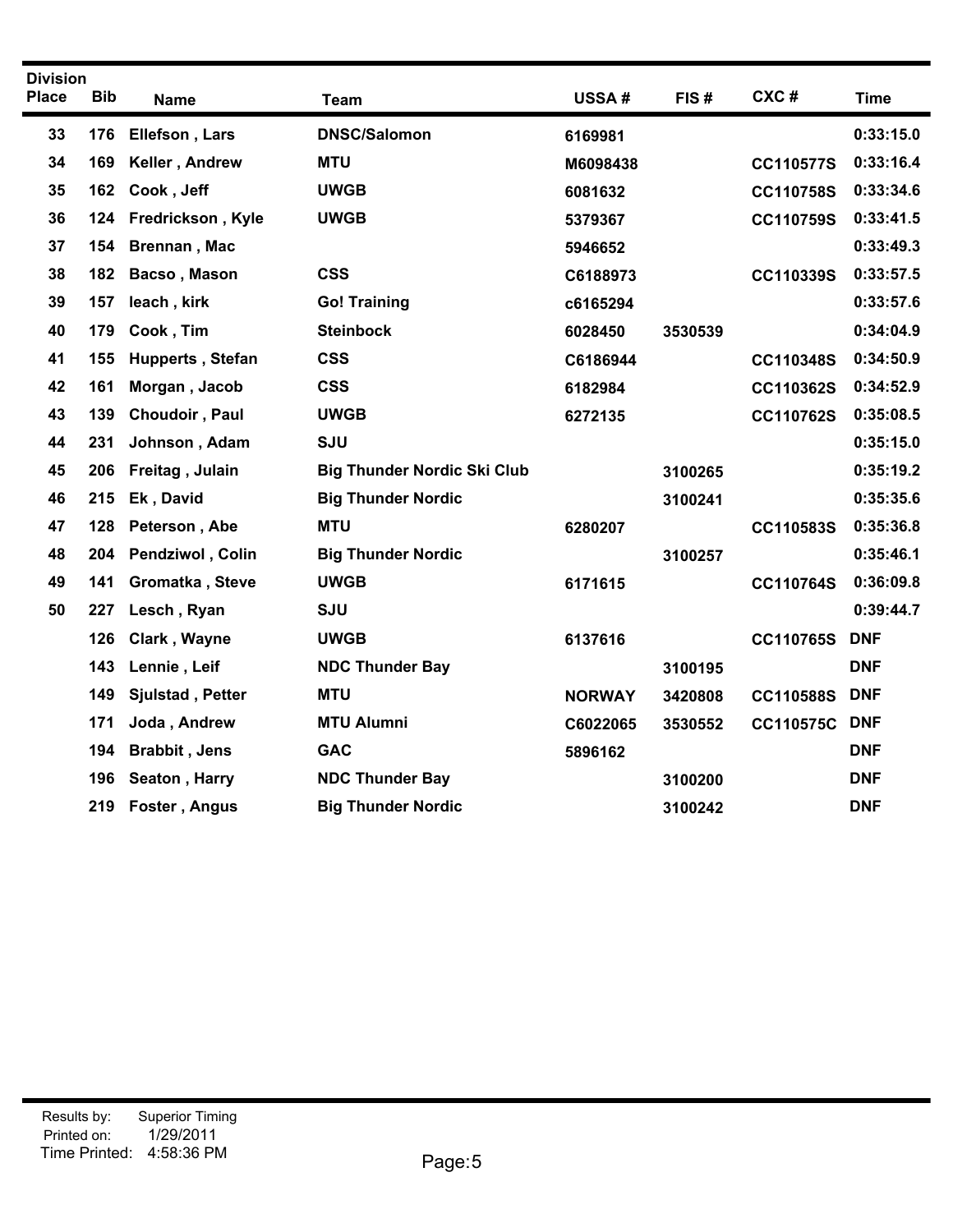| <b>Division</b><br><b>Place</b> | <b>Bib</b> | Name                     | <b>Team</b>                      | USSA#    | FIS#                      | CXC#       | <b>Time</b> |
|---------------------------------|------------|--------------------------|----------------------------------|----------|---------------------------|------------|-------------|
|                                 |            | <b>5K Female J1</b>      |                                  |          | <b>Division Field: 19</b> |            |             |
| 1                               | 35         | Galvin, Claire           | <b>Go Training</b>               | 6345097  |                           | mw110614j1 | 0:19:23.4   |
| 2                               | 38         | Benton, Sarah            | <b>Go! Training</b>              | C6310887 |                           | MW110119J  | 0:19:34.5   |
| 3                               | 81         | Gesior, Felicia          | <b>Peak Nordic</b>               |          |                           | mw110097   | 0:19:37.9   |
| 4                               | 32         | Wiitala, Ellen           | <b>Superiorland/MSHS</b>         | 6313856  |                           | GL110135J1 | 0:19:44.6   |
| 5                               | 103        | Harvieux, Annie          | <b>Duluth East</b>               |          |                           | MW110783J  | 0:20:02.6   |
| 6                               | 30         | <b>Ellefson, Summer</b>  | <b>Go! Training</b>              | 6204515  |                           | MW110137J  | 0:20:04.8   |
| 7                               | 28         | Amber, Nicolette         | <b>CXC</b>                       | 5919063  |                           | MW110113J  | 0:20:06.0   |
| 8                               | 37         | gilbertson, nora         | sisu nordic                      | C6267233 | 3535498                   | mw110403j1 | 0:20:09.7   |
| 9                               | 40         | Peterson, Elizabeth      | <b>Nordicwerks SkiKlubb</b>      | C6201909 |                           | MW110133J  | 0:20:10.7   |
| 10                              | 98         | <b>Reker, Nicolette</b>  | <b>SISU/MSC</b>                  |          |                           | MW1104731  | 0:20:12.3   |
| 11                              | 26         | <b>Tremblay, Chelsea</b> | <b>Hayward Nordic</b>            | C6240988 |                           | MW110136J  | 0:20:41.5   |
| 12                              | 99         | Thobe, Cassie            | <b>Nordicwerks Skiklubb</b>      |          |                           | <b>MW</b>  | 0:21:15.4   |
| 13                              | 63         | Humes, Emily             |                                  |          |                           |            | 0:21:18.3   |
| 14                              | 106        | Herud, Ida               | <b>Copper Country Ski Tigers</b> | 6353973  |                           | GL110837J1 | 0:21:37.9   |
| 15                              | 5          | Oppliger, Ruth           | <b>Copper Country Ski Tigers</b> | 6100846  |                           | GL110850J1 | 0:22:17.7   |
| 16                              | 95         | <b>Burger, Katie</b>     | <b>Hayward High School</b>       |          |                           | <b>MW</b>  | 0:22:21.7   |
| 17                              | 17         | Schroeter, Britta        | <b>Team Gogebic</b>              | C6289502 |                           | GL110637J1 | 0:22:29.1   |
| 18                              | 94         | Jones, Margarita         | <b>ANST</b>                      |          |                           | MW110232J  | 0:23:27.8   |
| 19                              | 13         | Oppliger, Louise         | <b>Copper Country Ski Tigers</b> | 6100945  |                           | GL110849J1 | 0:24:31.0   |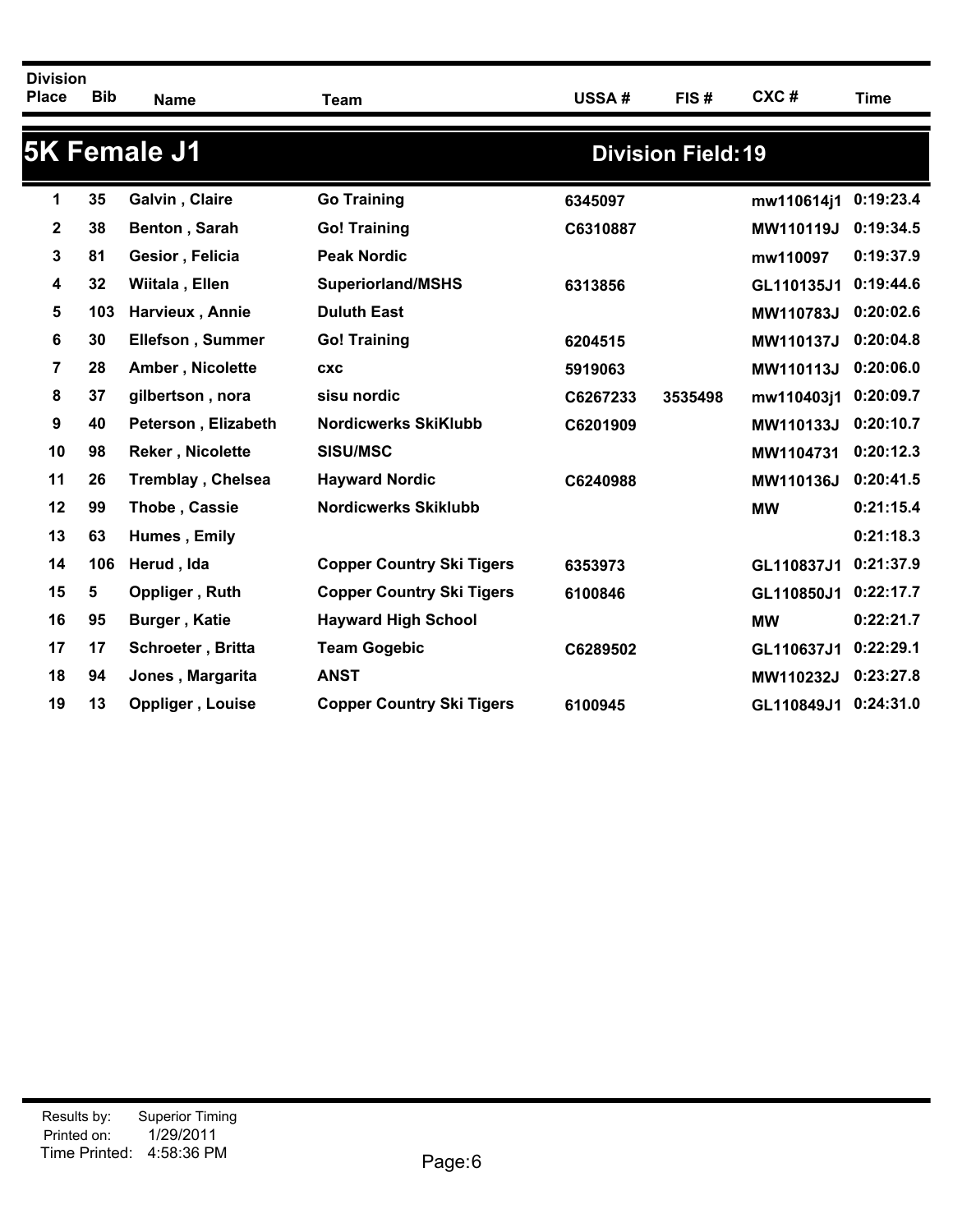| <b>Division</b><br><b>Place</b> | <b>Bib</b> | <b>Name</b>                 | Team                             | <b>USSA#</b> | FIS#                      | CXC#                 | Time      |
|---------------------------------|------------|-----------------------------|----------------------------------|--------------|---------------------------|----------------------|-----------|
|                                 |            | <b>5K Female J2</b>         |                                  |              | <b>Division Field: 14</b> |                      |           |
| 1                               | 76         | bianco, amy                 | <b>Ely High School</b>           |              |                           | 002QV97              | 0:19:06.2 |
| $\mathbf{2}$                    | 39         | Amber, Olivia               | <b>CXC</b>                       | 5919071      |                           | MW110114J            | 0:19:52.7 |
| 3                               | 77         | <b>FitzPatrick, Delaney</b> | <b>Lakeland Nordic</b>           |              |                           | <b>MW110795J</b>     | 0:19:54.6 |
| 4                               | 83         | <b>Barnes, Emma</b>         | <b>Iola Winter Sports Club</b>   |              |                           | <b>MW110116J</b>     | 0:20:16.1 |
| 5                               | 80         | Shagen, Kaley               | F.A.S.T. Training                |              |                           | <b>MW111414J</b>     | 0:20:41.2 |
| 6                               | 353        | bourne, kristen             | minneapolis ski club/sisu        | c6322293     |                           | mW110145J            | 0:20:43.2 |
| $\overline{7}$                  | 7          | Hett, Vivian                |                                  | 6347044      |                           | <b>MW110184J</b>     | 0:20:56.7 |
| 8                               | 10         | Jackson, Keely              | F.A.S.T. Training                | 5773429      |                           | MW110492J            | 0:21:07.1 |
| 9                               | 68         | Meese, Anna                 | <b>Copper Country Ski Tigers</b> |              |                           | GL110848J2           | 0:21:19.9 |
| 10                              | 18         | Kraft, Lily                 | <b>Iola Nordic Ski Team</b>      | C6347523     |                           | <b>MW110127J</b>     | 0:21:38.7 |
| 11                              | 71         | DeLong, Evelyn              | <b>Copper Country Ski Tigers</b> |              |                           | GL110121J2 0:22:10.1 |           |
| $12 \,$                         | 64         | <b>Ramstad Skoyles,</b>     |                                  |              |                           | <b>J82QV87</b>       | 0:22:15.4 |
| 13                              | 79         | <b>BURGER, EMILY</b>        | <b>HAYWARD HIGH SCHOOL</b>       |              |                           | MW110655J            | 0:23:13.0 |
| 14                              | 20         | Lyle, Sarah                 | <b>Copper Country Ski Tigers</b> | 6335126      |                           | GL110844J2 0:23:46.2 |           |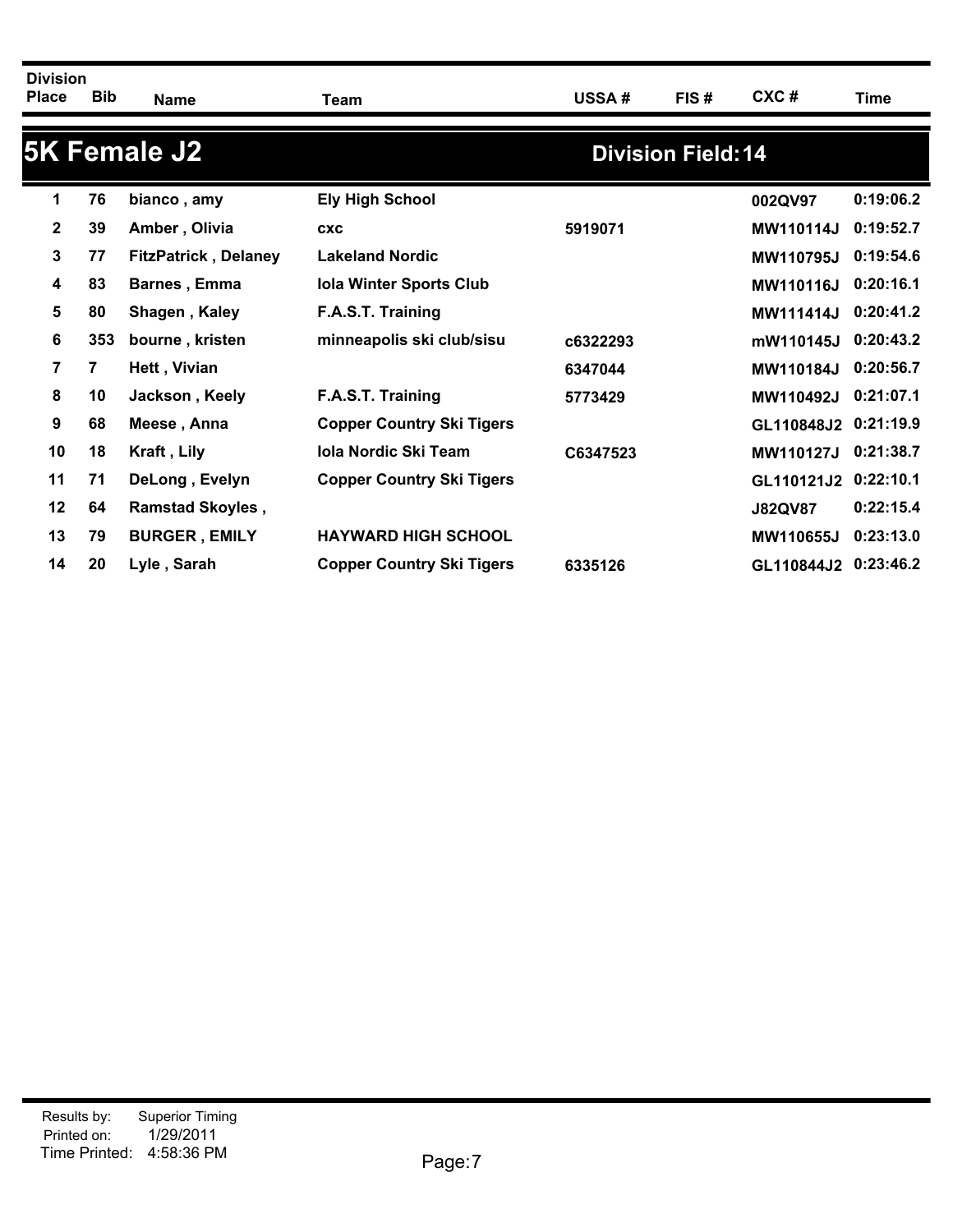| <b>Division</b><br><b>Place</b> | <b>Bib</b>   | <b>Name</b>              | <b>Team</b>           | USSA#    | FIS#                      | CXC#                 | <b>Time</b> |
|---------------------------------|--------------|--------------------------|-----------------------|----------|---------------------------|----------------------|-------------|
|                                 |              | <b>5K Female OJ</b>      |                       |          | <b>Division Field: 37</b> |                      |             |
| 1                               | 48           | Markvardsen, Monica      | <b>NMU</b>            | 16064422 | 3535398                   | CG110673O            | 0:18:03.0   |
| 2                               | 46           | Daniels, Sarah           | <b>MTU</b>            | 6198683  |                           | CM110599O            | 0:18:26.3   |
| 3                               | 51           | Simak, Elizabeth         | <b>SCSU</b>           | 5608658  |                           | CM110434O            | 0:18:32.4   |
| 4                               | 43           | Frankowski, Rosie        |                       | 6257369  | 3535448                   | CG110671O            | 0:18:37.4   |
| 5                               | 42           | Ellis, Libby             | <b>NMU</b>            | C6097950 | 3535446                   | CC110471O            | 0:18:42.6   |
| 6                               | 58           | Duijndam, Lynn           | <b>MTU</b>            | 6153506  |                           | CM110600O            | 0:18:43.8   |
| 7                               | 49           | <b>Flanders, Alice</b>   | <b>MTU</b>            | 6235512  |                           | CM110601O            | 0:18:44.6   |
| 8                               | 57           | Ross, Jordyn             | <b>NMU</b>            | 6328421  | 3535509                   | CG110676O            | 0:18:46.1   |
| 9                               | 29           | Irwin, Deedra            |                       | C6289715 |                           | CM110124O            | 0:18:46.6   |
| 10                              | 56           | Mucha, Kailey            | <b>UWGB</b>           | 6079065  |                           | CC110772S            | 0:19:02.0   |
| 11                              | 24           | Yovetich, Marissa        |                       | 6311506  |                           |                      | 0:19:17.3   |
| 12                              | 21           | Mason, Rachel            |                       | C6260361 |                           | CM110603O            | 0:19:17.8   |
| 13                              | 44           | Adams, Brooke            | <b>CSS</b>            | C6202311 |                           | CM110336O            | 0:19:19.8   |
| 14                              | 78           | Lund, Marian             | <b>GAC</b>            |          |                           | CM110819O            | 0:19:43.0   |
| 15                              | 100          | Harrison, Julia          | <b>Go!Training</b>    | C6344562 |                           | MW110475O 0:19:43.2  |             |
| 16                              | 34           | Sanborn, Hannah          | <b>SCSU</b>           | 6155766  |                           | CM110433O            | 0:20:03.3   |
| 17                              | 25           | <b>Wightman, Joelle</b>  | <b>UWGB</b>           | 6289460  |                           | <b>CC110770S</b>     | 0:20:18.7   |
| 18                              | 84           | <b>Burger, Molly</b>     | Open                  | C5720388 | 3535459                   | CG110651             | 0:20:24.5   |
| 19                              | 87           | Goodman, Caitlin         | <b>CSB</b>            | C6364252 |                           |                      | 0:20:46.5   |
| 20                              | 15           | Guthrie, Hanne           | unattached            | C6327557 |                           | CC110769S            | 0:20:53.8   |
| 21                              | 72           | <b>McDonald, Allison</b> |                       |          |                           | mw110391oj 0:21:08.0 |             |
| 22                              | 6            | Anderson, Amber          | <b>SCSU</b>           | 6323498  |                           | CM110422O 0:21:22.5  |             |
| 23                              | 89           | Finstad, Amanda          | <b>CSS</b>            |          |                           | CC110346O            | 0:21:33.3   |
| 24                              | 4            | Frick, Maria             |                       | C6205801 |                           | CG110570O            | 0:21:43.5   |
| 25                              | 82           | Krulc, Emily             | <b>CSB</b>            |          |                           |                      | 0:21:48.2   |
| 26                              | 9            | Carpenter, Kaila         |                       | 6327624  |                           | <b>CCM110771</b>     | 0:21:57.5   |
| 27                              | $\mathbf{2}$ | White, Krista            | <b>Unnattached</b>    | 6330457  |                           | CC110773S            | 0:22:02.9   |
| 28                              | 88           | Smith, Laura             | <b>CSS</b>            |          |                           | CC110372O            | 0:22:16.5   |
| 29                              | 97           | Manske, Molly            | <b>SCSU</b>           |          |                           | CC110430O            | 0:22:19.7   |
| 30                              | 66           | Kozloski, Mary           | Ashwaubenon           |          |                           | MW110126O 0:22:31.4  |             |
| 31                              | 8            | <b>Feltz, Hailey</b>     | <b>Killer Rabbits</b> | 6320803  |                           | CC110768S            | 0:22:34.2   |
| 32                              | 65           | Hall, Robyn              | <b>CSB</b>            |          |                           |                      | 0:22:50.3   |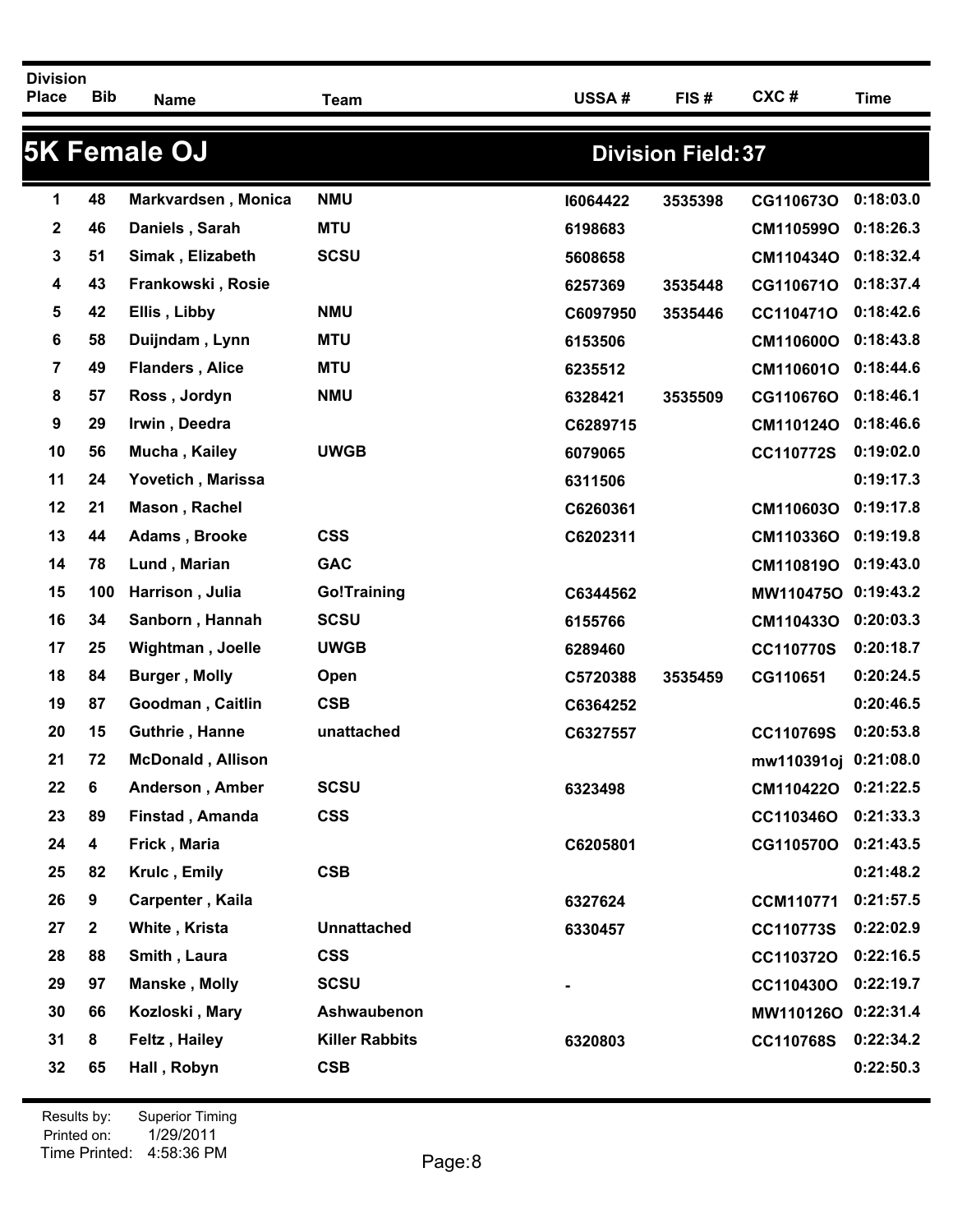| <b>Division</b><br><b>Place</b> | <b>Bib</b> | <b>Name</b>        | Team               | <b>USSA#</b> | FIS#    | CXC#                | <b>Time</b> |
|---------------------------------|------------|--------------------|--------------------|--------------|---------|---------------------|-------------|
| 33                              | 101        | Holub, Johanna     | <b>CSB</b>         |              |         |                     | 0:22:52.8   |
| 34                              |            | 105 PERRY, JOCELYN | <b>PEAK NORDIC</b> |              |         | MW1101D5J 0:22:54.2 |             |
| 35                              | 67         | Klaverkamp, Amanda | <b>SCSU</b>        | ۰            |         | CC110428O           | 0:22:59.5   |
|                                 | 16         | Westphal, Nikki    | <b>MTU</b>         | 6307217      | 3535483 | CG110604O DNF       |             |
|                                 | 62         | Torchia, Sarah     | <b>CSB</b>         |              |         |                     | <b>DNF</b>  |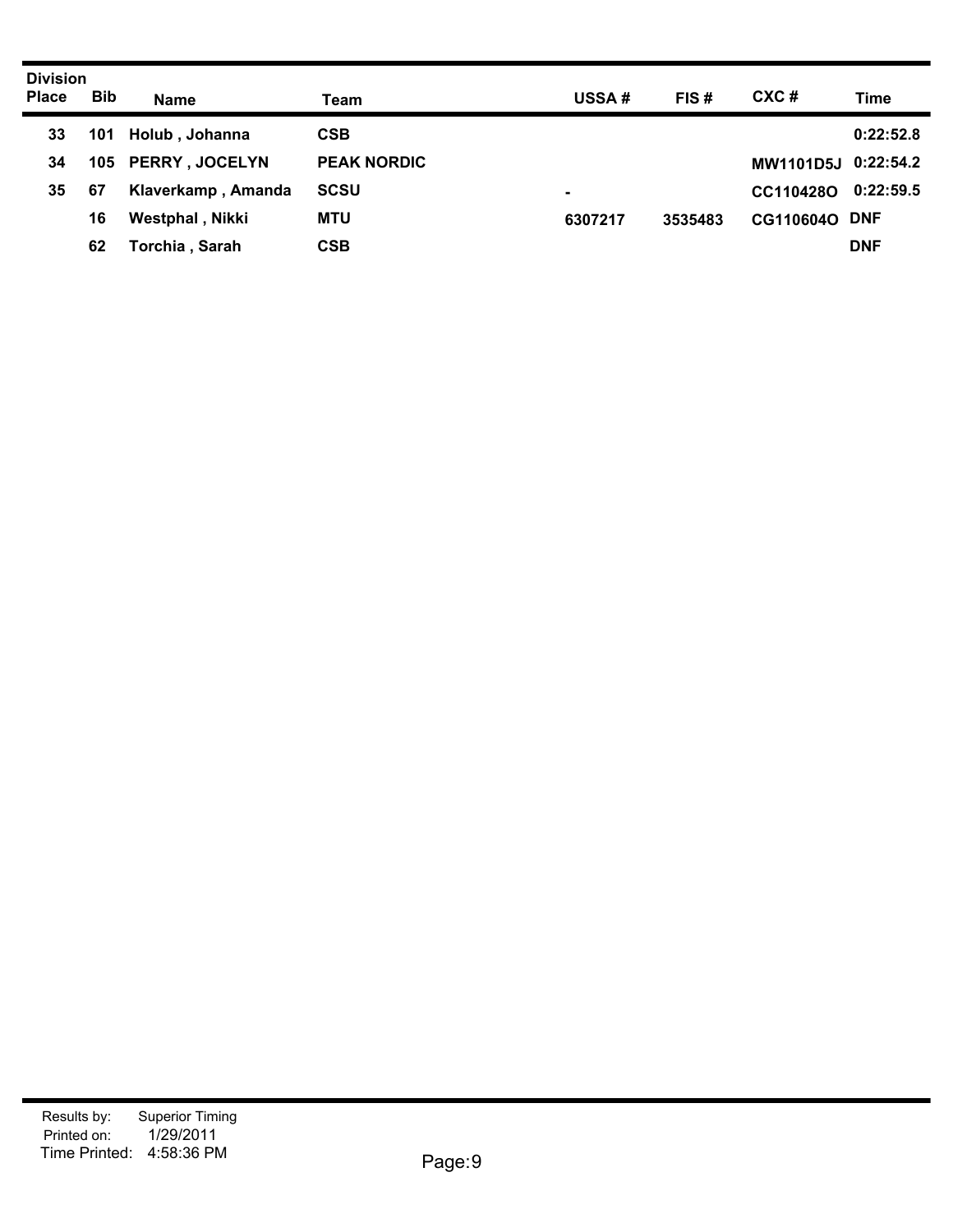| <b>5K Female Super Tour</b><br><b>Division Field: 35</b><br><b>CXC Team</b><br>50<br>Stuber, Maria<br>1<br>5729777<br>3535184<br>$\mathbf 2$<br>55<br><b>UWGB</b><br>Freeman, Carolyn<br>6168470<br>54<br>3<br>Turman, Christina<br><b>NMU</b><br>A5927553<br>3535309<br>41<br><b>CXC Team</b><br><b>Compton, Caitlin</b><br>4<br>5188735<br>3535021<br>33<br>5<br>Eriksson, Malin<br><b>MTU</b><br>X5861299<br>3505551<br>59<br>6<br>Lee, Andrea<br><b>NDC Thunder Bay</b><br>3105143<br>53<br>7<br>Soderman, Marie<br><b>NMU</b><br>C6173074<br>3505232<br>47<br><b>CSS</b><br>8<br>Curry, Julia<br>C6223006<br>52<br>9<br>Fjeldheim, Ingrid<br><b>NMU</b><br>C5864434<br>10<br>75<br><b>CSB</b><br>Smith, Megan<br>90<br><b>CSS</b><br>11<br><b>Christina, Groulx</b><br>3105132 |                  |           |
|-------------------------------------------------------------------------------------------------------------------------------------------------------------------------------------------------------------------------------------------------------------------------------------------------------------------------------------------------------------------------------------------------------------------------------------------------------------------------------------------------------------------------------------------------------------------------------------------------------------------------------------------------------------------------------------------------------------------------------------------------------------------------------------|------------------|-----------|
|                                                                                                                                                                                                                                                                                                                                                                                                                                                                                                                                                                                                                                                                                                                                                                                     |                  |           |
|                                                                                                                                                                                                                                                                                                                                                                                                                                                                                                                                                                                                                                                                                                                                                                                     |                  | 0:17:34.6 |
|                                                                                                                                                                                                                                                                                                                                                                                                                                                                                                                                                                                                                                                                                                                                                                                     | CC110766S        | 0:17:48.3 |
|                                                                                                                                                                                                                                                                                                                                                                                                                                                                                                                                                                                                                                                                                                                                                                                     | CC110664S        | 0:17:52.7 |
|                                                                                                                                                                                                                                                                                                                                                                                                                                                                                                                                                                                                                                                                                                                                                                                     |                  | 0:17:53.0 |
|                                                                                                                                                                                                                                                                                                                                                                                                                                                                                                                                                                                                                                                                                                                                                                                     | CC110569S        | 0:17:56.6 |
|                                                                                                                                                                                                                                                                                                                                                                                                                                                                                                                                                                                                                                                                                                                                                                                     |                  | 0:18:13.6 |
|                                                                                                                                                                                                                                                                                                                                                                                                                                                                                                                                                                                                                                                                                                                                                                                     | CC110666S        | 0:18:36.6 |
|                                                                                                                                                                                                                                                                                                                                                                                                                                                                                                                                                                                                                                                                                                                                                                                     | CC110343S        | 0:18:59.3 |
|                                                                                                                                                                                                                                                                                                                                                                                                                                                                                                                                                                                                                                                                                                                                                                                     | CC110662S        | 0:18:59.3 |
|                                                                                                                                                                                                                                                                                                                                                                                                                                                                                                                                                                                                                                                                                                                                                                                     |                  | 0:19:09.2 |
|                                                                                                                                                                                                                                                                                                                                                                                                                                                                                                                                                                                                                                                                                                                                                                                     | CC110648S        | 0:19:16.1 |
| 12<br>60<br><b>MTU</b><br>Mishica, Christina<br>C6065015                                                                                                                                                                                                                                                                                                                                                                                                                                                                                                                                                                                                                                                                                                                            | CC110579S        | 0:19:25.1 |
| 13<br>93<br><b>CSS</b><br>Wallis, Lindsay<br>C6099063                                                                                                                                                                                                                                                                                                                                                                                                                                                                                                                                                                                                                                                                                                                               | CC110374S        | 0:19:30.2 |
| 14<br>45<br><b>CSS</b><br><b>Magnusson, Eleanor</b><br>C6191142<br>3535477                                                                                                                                                                                                                                                                                                                                                                                                                                                                                                                                                                                                                                                                                                          | CC110359S        | 0:19:31.7 |
| <b>MTU</b><br>15<br>23<br>Monahan, Kristen<br>C6102321                                                                                                                                                                                                                                                                                                                                                                                                                                                                                                                                                                                                                                                                                                                              | CC110580S        | 0:19:34.2 |
| 16<br>69<br><b>MTU</b><br>Smith, Jill<br>C6154058                                                                                                                                                                                                                                                                                                                                                                                                                                                                                                                                                                                                                                                                                                                                   |                  | 0:19:46.8 |
| 91<br>17<br>LaFrance, Steph<br><b>UWGB</b>                                                                                                                                                                                                                                                                                                                                                                                                                                                                                                                                                                                                                                                                                                                                          | <b>CC110777S</b> | 0:19:58.9 |
| 18<br>86<br><b>CSS</b><br>Allen, Sarah                                                                                                                                                                                                                                                                                                                                                                                                                                                                                                                                                                                                                                                                                                                                              | CC110337S        | 0:20:04.4 |
| 22<br><b>SCSU</b><br>19<br>Beckman, Jenny<br>6164511                                                                                                                                                                                                                                                                                                                                                                                                                                                                                                                                                                                                                                                                                                                                | CC110423S        | 0:20:10.9 |
| 31<br><b>MTU</b><br>20<br>Pribyl, Jackie<br>M6048110<br>3535419                                                                                                                                                                                                                                                                                                                                                                                                                                                                                                                                                                                                                                                                                                                     | CC110584S        | 0:20:18.9 |
| 21<br>27<br><b>Vezendy, Diane</b><br><b>SCSU</b><br>5993563                                                                                                                                                                                                                                                                                                                                                                                                                                                                                                                                                                                                                                                                                                                         | CC110435S        | 0:20:28.1 |
| 22<br>11<br><b>Big Thunder</b><br>Haggarty, Moira<br>3105165                                                                                                                                                                                                                                                                                                                                                                                                                                                                                                                                                                                                                                                                                                                        |                  | 0:20:29.4 |
| 23<br>85<br><b>SCSU</b><br><b>Featherly, Mariah</b>                                                                                                                                                                                                                                                                                                                                                                                                                                                                                                                                                                                                                                                                                                                                 | CC110426S        | 0:20:33.0 |
| <b>Big Thunder Nordic Ski Club</b><br>24<br>102<br>Serratore, Mia<br>3105174                                                                                                                                                                                                                                                                                                                                                                                                                                                                                                                                                                                                                                                                                                        |                  | 0:20:34.6 |
| 25<br>36<br><b>Whitham, Karmen</b><br><b>NMU</b><br>E5389416<br>3535315                                                                                                                                                                                                                                                                                                                                                                                                                                                                                                                                                                                                                                                                                                             | CC110672S        | 0:20:45.2 |
| <b>CSB</b><br>26<br>96<br>Seymour, Stephani                                                                                                                                                                                                                                                                                                                                                                                                                                                                                                                                                                                                                                                                                                                                         |                  | 0:20:46.5 |
| 27<br>61<br>Peterson, Amy<br><b>SCSU</b>                                                                                                                                                                                                                                                                                                                                                                                                                                                                                                                                                                                                                                                                                                                                            | CC110431S        | 0:20:58.9 |
| 28<br>12<br><b>UWGB</b><br>Tinebra, Maria<br>6224943                                                                                                                                                                                                                                                                                                                                                                                                                                                                                                                                                                                                                                                                                                                                | CC110775S        | 0:21:02.7 |
| 29<br>73<br>Hamm, Camille<br><b>Big Thunder Nordic Ski Club</b><br>3105166                                                                                                                                                                                                                                                                                                                                                                                                                                                                                                                                                                                                                                                                                                          |                  | 0:21:09.4 |
| 30<br><b>SCSU</b><br>70<br><b>Ringsmuth, Christina</b>                                                                                                                                                                                                                                                                                                                                                                                                                                                                                                                                                                                                                                                                                                                              | CC110432S        | 0:21:38.7 |
| 14<br>31<br>Mueller, Sonja<br><b>MTU</b><br>G6203996                                                                                                                                                                                                                                                                                                                                                                                                                                                                                                                                                                                                                                                                                                                                | CC110581S        | 0:21:54.7 |
| 32<br><b>CSB</b><br>74<br>Zerfas, Hanna                                                                                                                                                                                                                                                                                                                                                                                                                                                                                                                                                                                                                                                                                                                                             |                  | 0:22:00.4 |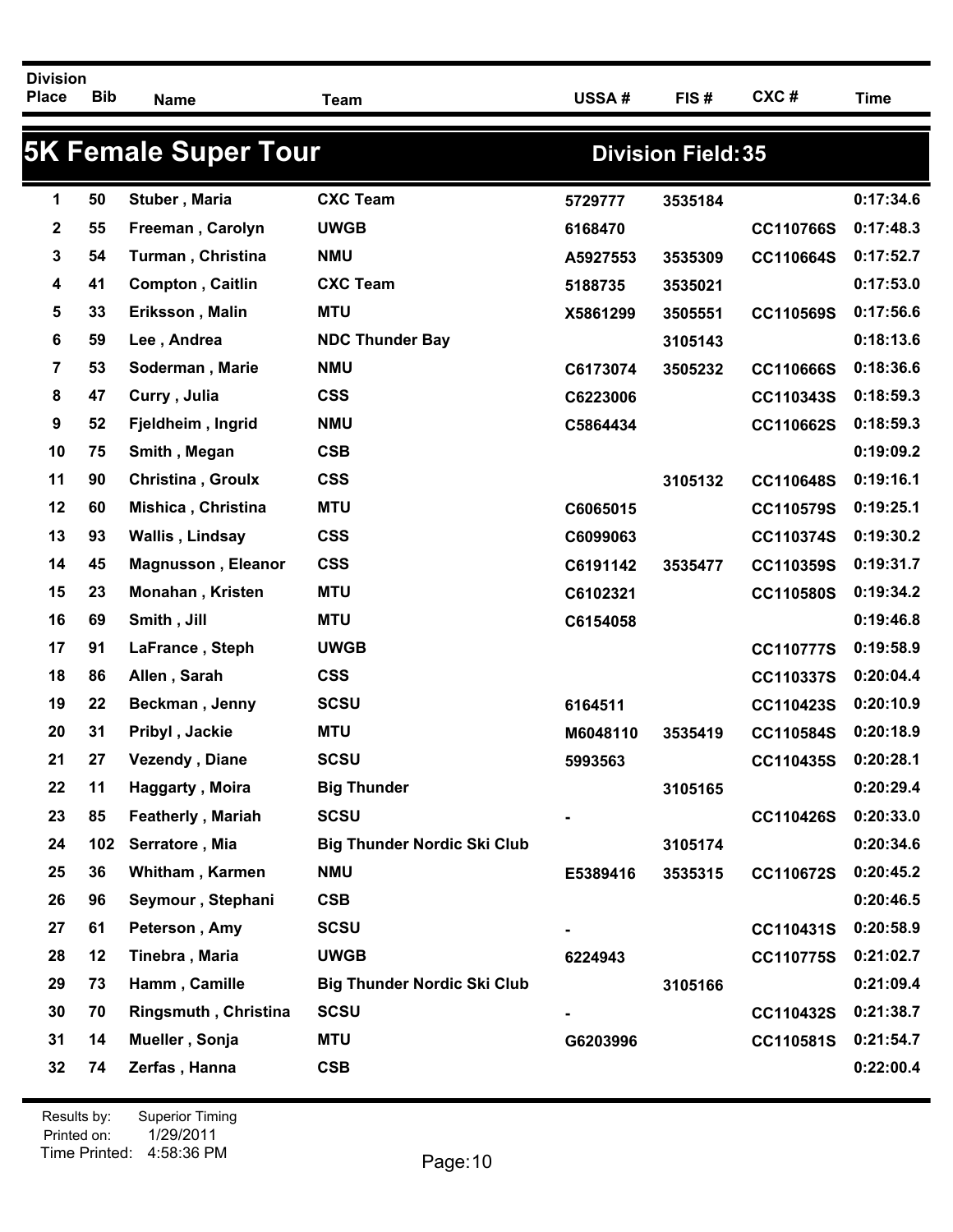| <b>Division</b> |            |                  |             |               |                               |  |
|-----------------|------------|------------------|-------------|---------------|-------------------------------|--|
| <b>Place</b>    | <b>Bib</b> | <b>Name</b>      | Team        | FIS#<br>USSA# | CXC#<br>Time                  |  |
| 33 <sub>o</sub> | 19         | Lauritsen, Robyn | <b>UWGB</b> | 6291722       | 0:22:26.8<br><b>CC110776S</b> |  |
| 34              | 92         | Liebsch, Karyn   | <b>SCSU</b> | ۰.            | 0:22:53.3<br><b>CC110429S</b> |  |
| 35              | 104        | Maguire, Laura   | <b>CSB</b>  |               | 0:24:02.2                     |  |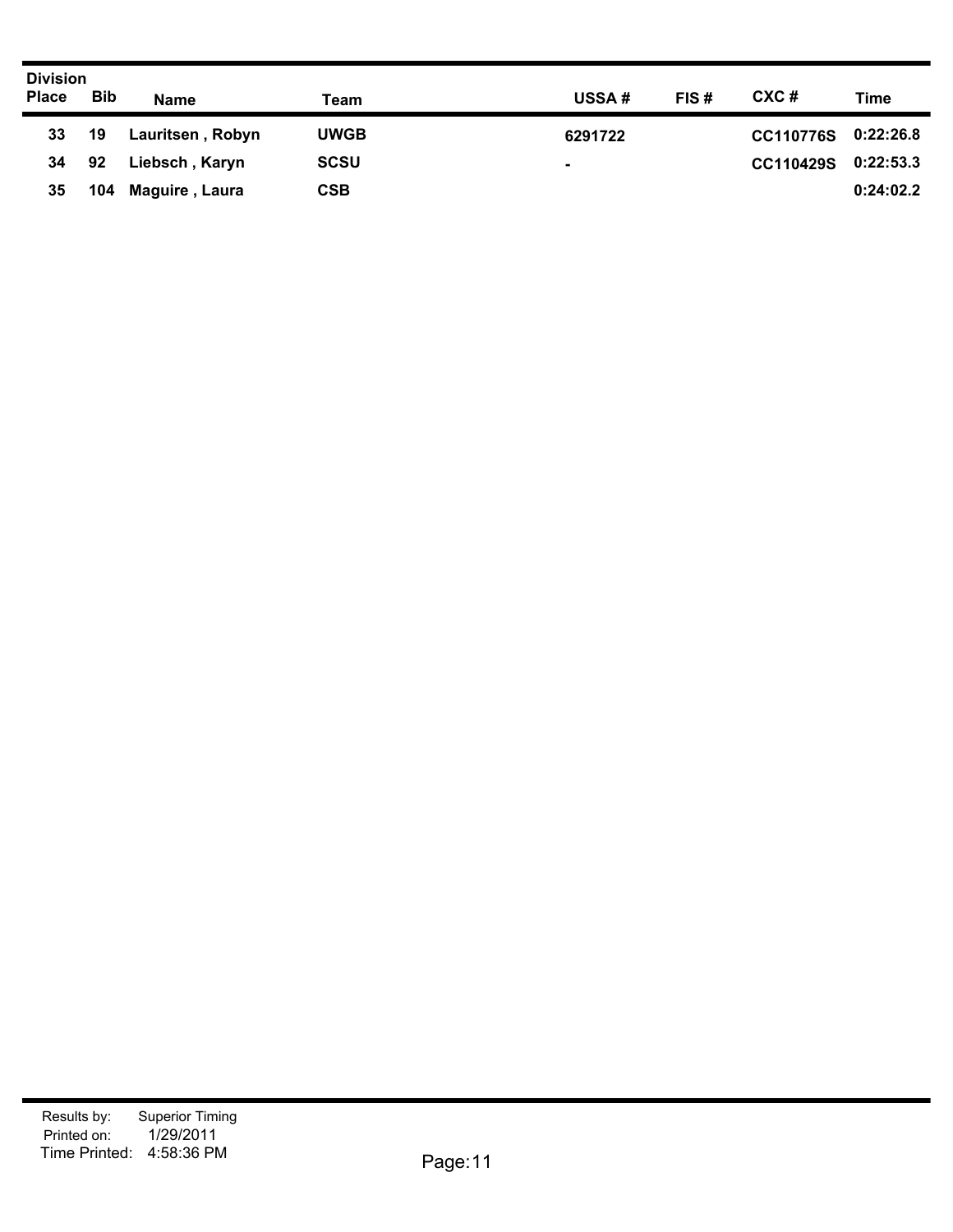| <b>Division</b><br><b>Place</b> | <b>Bib</b> |                          |                                       |          |                           | CXC#                 |           |
|---------------------------------|------------|--------------------------|---------------------------------------|----------|---------------------------|----------------------|-----------|
|                                 |            | <b>Name</b>              | Team                                  | USSA#    | FIS#                      |                      | Time      |
|                                 |            | 5K - J2 Men J2           |                                       |          | <b>Division Field: 16</b> |                      |           |
| 1                               | 115        | <b>Proell, Nick</b>      | <b>Go! Training</b>                   | 6360558  |                           | MW101161J            | 0:17:20.7 |
| $\mathbf{2}$                    | 122        | Johnson, Sam             | <b>Mesabi East</b>                    |          |                           | MW110608J            | 0:17:26.6 |
| 3                               | 111        | Murrray, Blake           | <b>Superiorland Ski Club</b>          | C6296975 |                           | GL110132J2 0:17:28.2 |           |
| 4                               | 113        | <b>Berntson, Matthew</b> | Minnesota Valley Ski Team             | C6371668 |                           | MW110612J            | 0:17:52.0 |
| 5                               | 110        | Karinen, Peter           | <b>Copper Country Ski Tigers</b>      |          |                           | GL110841J2 0:17:56.8 |           |
| 6                               | 114        | Egelhoff, Jake           | Ashwaubenon Nordic ski Team           |          |                           | <b>MW110240J</b>     | 0:18:00.3 |
| 7                               | 121        | Larson, Alex             | <b>CXC Junior Development</b>         | 6268281  |                           | mw110063j2 0:18:04.0 |           |
| 8                               | 112        | Brown, Luke              | <b>Go Training / Moose Nordic</b>     |          |                           | MW110653J            | 0:18:05.3 |
| 9                               | 108        | Gray, Marty              | <b>Marquette HS</b>                   |          |                           | GL110634J2 0:18:38.4 |           |
| 10                              | 109        | Jankowski, Jacob         |                                       |          |                           | MW110465J            | 0:18:39.1 |
| 11                              | 107        | Egelhoff, Joel           | Ashwaubenon Nordic ski Team           |          |                           | MW110241J            | 0:18:59.0 |
| $12 \,$                         | 117        | <b>Bruning, Andrew</b>   | <b>Traverse City Central Nordic S</b> |          |                           | GL110629J2 0:19:01.9 |           |
| 13                              | 116        | Kerr, Matthew            |                                       | C6341997 | 3530651                   | <b>MW11067J2</b>     | 0:19:32.9 |
| 14                              | 120        | <b>Ostrander, Aaron</b>  | <b>Hayward Middle Nordic</b>          |          |                           | <b>MW110150J</b>     | 0:19:36.6 |
| 15                              | 119        | Liphart, lan             | 4HCanski                              | 6350255  |                           | MW110249J            | 0:20:15.8 |
| 16                              | 118        | Wenzel, Mark W           | <b>Wausau Night Gliders</b>           |          |                           | <b>MW110397J</b>     | 0:21:13.0 |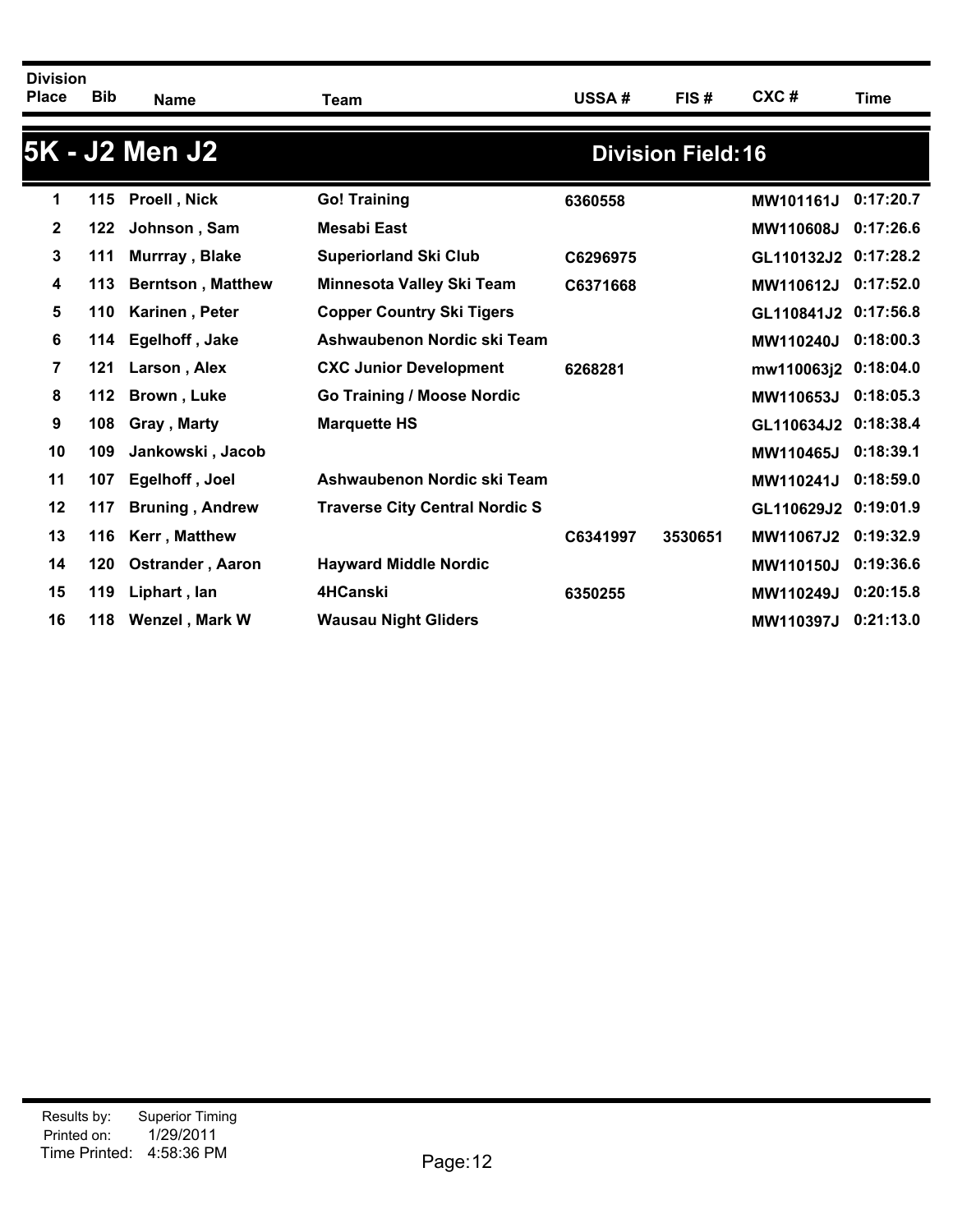| <b>Division</b> |            |             |      |              |      |      |      |
|-----------------|------------|-------------|------|--------------|------|------|------|
| <b>Place</b>    | <b>Bib</b> | <b>Name</b> | Team | <b>USSA#</b> | FIS# | CXC# | Time |
|                 |            |             |      |              |      |      |      |
|                 |            | _____       |      |              |      |      |      |

3

|              |      | 10K - SR/MR Men SR-MR   |                            | <b>Division Field:7</b> |           |
|--------------|------|-------------------------|----------------------------|-------------------------|-----------|
| 1            | 241  | Koenig, Benjamin        | <b>Rib Mountain Cycles</b> |                         | 0:36:48.2 |
| $\mathbf{2}$ |      | 242 Tansey, Terry       |                            |                         | 0:37:16.4 |
| 3            | 239  | Kraft, George           |                            |                         | 0:39:44.5 |
| 4            | 237  | <b>Putman, Scott</b>    | Ashwaubenon                | MW110244C 0:40:35.7     |           |
| 5            | 240  | Nadler, Robert          |                            |                         | 0:42:49.9 |
| 6            | 238  | <b>Ramstad, Charles</b> |                            |                         | 0:49:47.5 |
| 7            | 243. | Daniels, Robert         |                            |                         | 0:54:20.2 |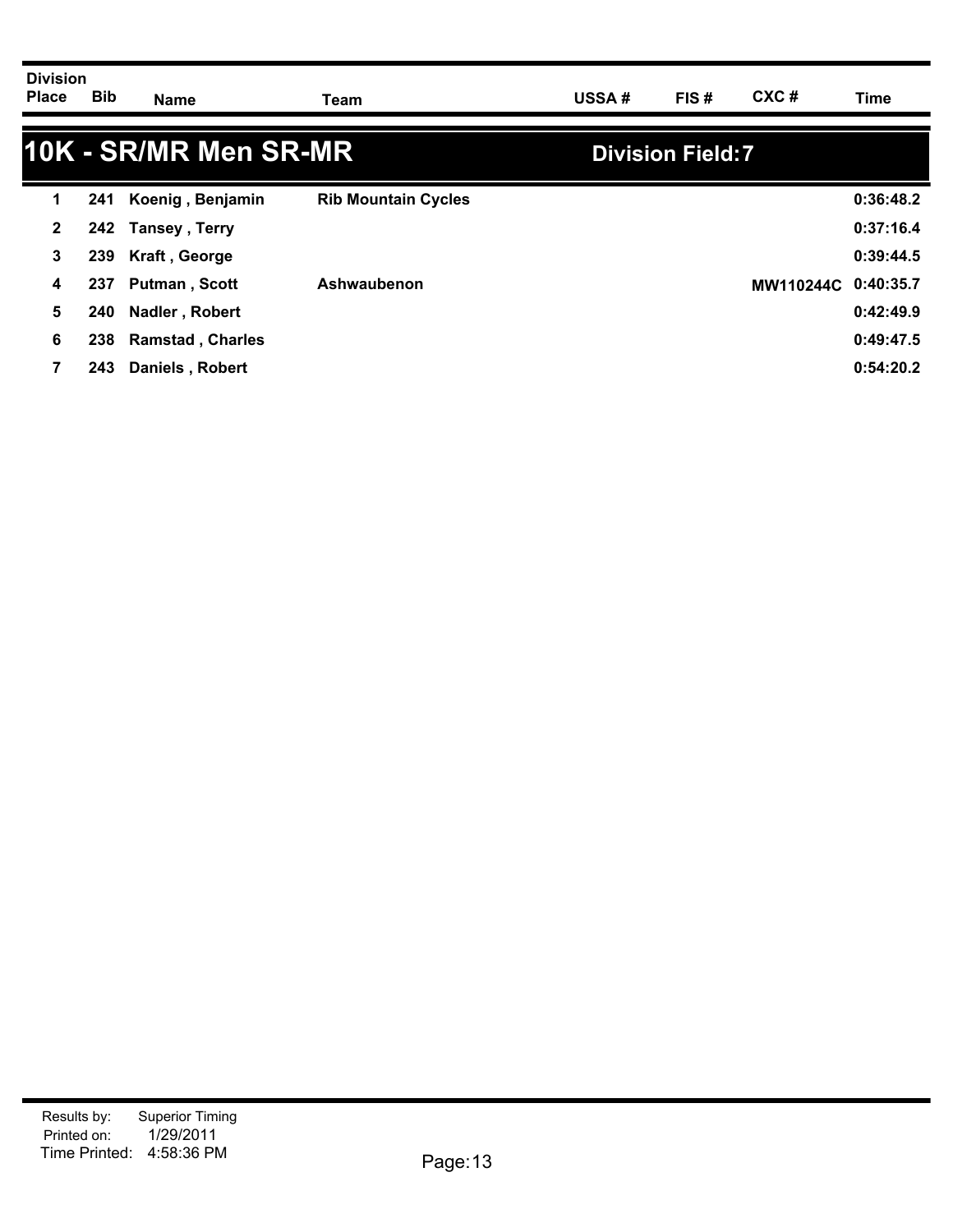| <b>Division</b><br><b>Place</b> | <b>Bib</b> | <b>Name</b>         | Team              | <b>USSA#</b> | FIS#             | CXC# | Time      |
|---------------------------------|------------|---------------------|-------------------|--------------|------------------|------|-----------|
| 5K - SR/MR Female SR-MR         |            |                     |                   |              | Division Field:2 |      |           |
|                                 |            | 244 Kangas, Laura   | <b>MTU Alumni</b> |              |                  |      | 0:20:59.9 |
| 2                               |            | 245 Oppliger, Shawn |                   |              |                  |      | 0:23:43.2 |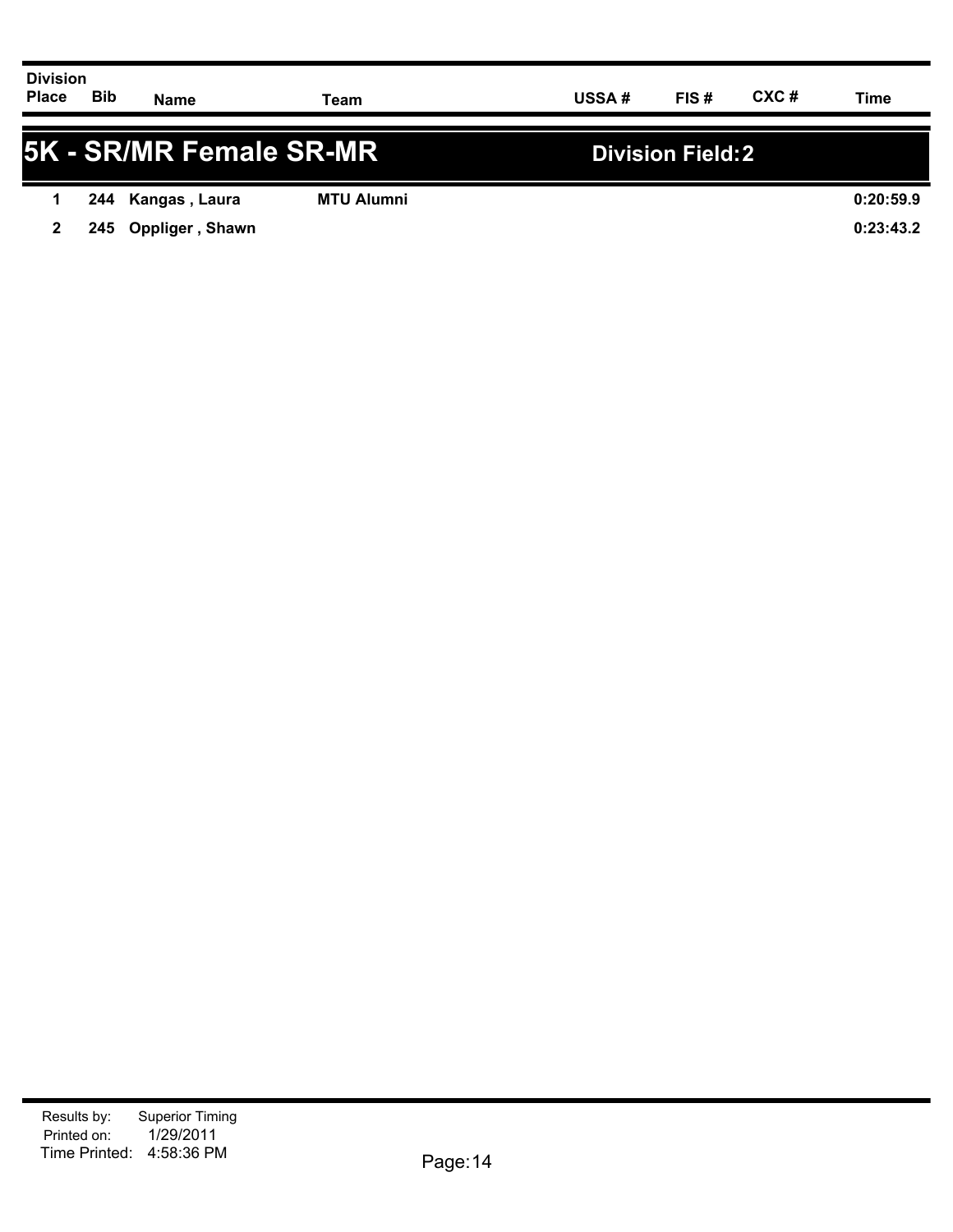Bib <sub>Name</sub> Team USSA # FIS # CXC # Time **Division Place Name Team USSA # FIS # CXC #**

| Time |
|------|
|      |

### **5K - HS Female High School Division Field:40 295 Wightman , Virginia Peak Nordic Ski Team MW110093J 0:21:02.8 294 sharp , isabel Copper Country Ski tigers 0:21:27.5 289 Pavlick , Stefanie Peak Nordic 0:22:27.7 300 Stelpflug , MaKenna Peak Nordic 0:22:31.2 283 Weiss , Isabella Lakeland Nordic Ski Team 0:22:44.1 285 Wall , Hillary RHS 0:22:49.7 304 Karinen , Nina Copper Country Ski Tigers 0:22:51.4 306 Wiesner , Brenna Peak Nordic 0:23:15.1 298 Soenju , Emma Ashwaubenon Nordic Ski Team 0:23:15.9 321 Gilles , Emily Knicker Nordic 0:23:24.8 297 Tracy , Claire RHS 0:23:37.0 312 Comiskey , Nina Peak Nordic 0:23:39.8 313 Bull , Kari Peak Nordic MW110740J 0:23:59.0 284 McDonald , Anna 0:24:14.9 320 Dobbins , Anne RHS 0:24:20.2 316 anderson , kelsi Wausau nordic Ski Team 0:24:24.4 302 Hanne , Kate Lakeland Nordic Ski Team 0:24:32.6 288 Puskala , Paulina Marquette Senior High School 0:24:47.4 296 Pamperin , Kathryn 3-Lakes 0:25:01.9 311 Wheeler , Annika Copper Country Ski Tigers 0:25:03.7 309 Fermanich , Lydia Ashwaubenon Nordic Ski Team 0:25:24.4 310 Potts , Abby 0:25:24.4 292 Flood , Sheila MSHS Nordic 0:25:48.9 322 Lintz , Jorie Ashwaubenon Nordic Ski Team 0:26:06.1 293 Capacio , Carli Lakeland Nordic Ski Team 0:26:23.9 305 Palmer , Erika Ashwaubenon Nordic Ski Team 0:26:46.0 314 Connell , Emma 0:26:51.3 315 Mangels , Erin Wausau West 0:27:15.4 287 Jensen , Rachael 0:27:18.1 291 Katchko , Daria RHS 0:27:31.6 308 Sexton , Kiah RHS 0:27:39.0 317 Preul , Taylor RHS 0:27:48.1**

Printed on: Time Printed: 4:58:36 PMResults by: Superior Timing 1/29/2011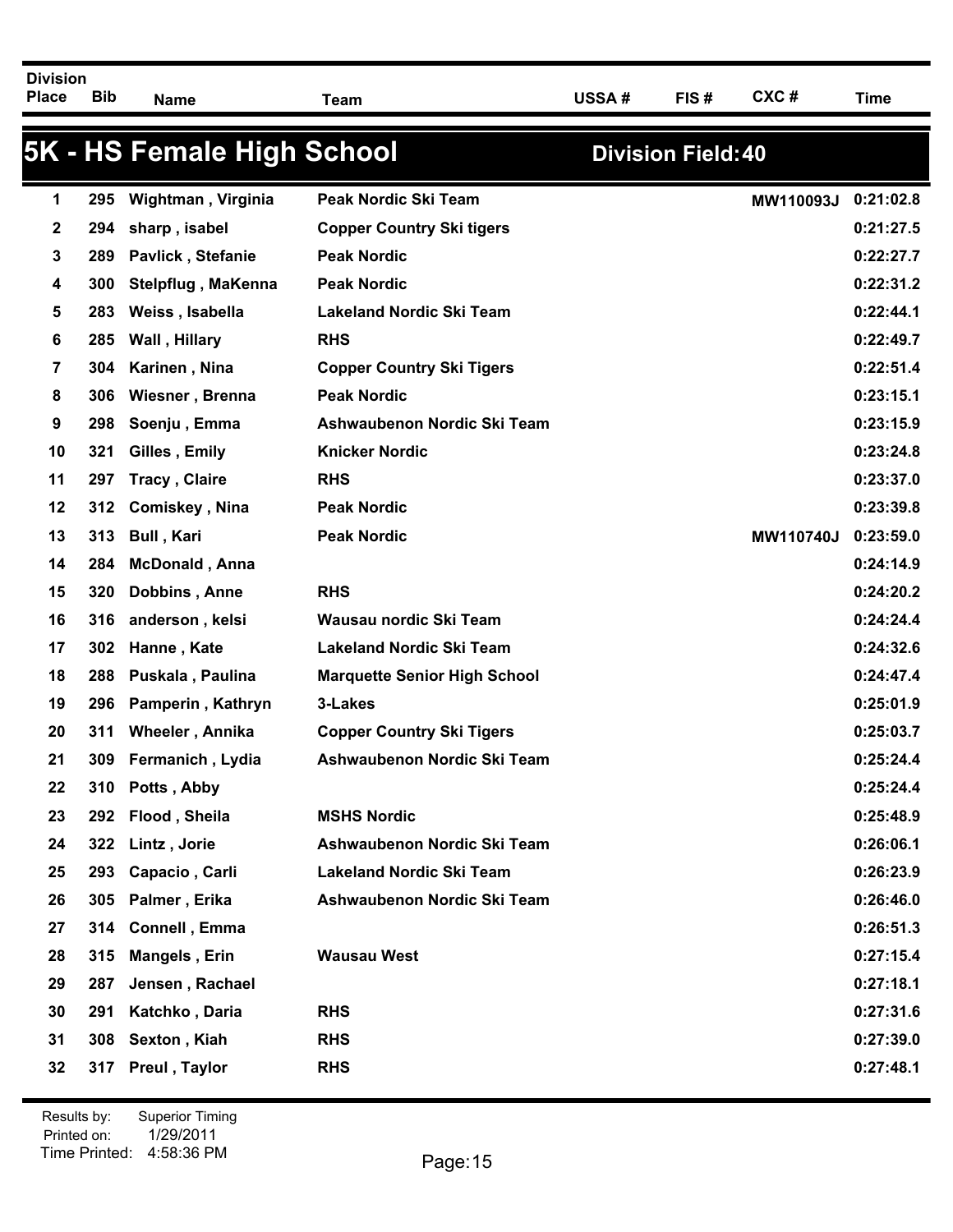| <b>Bib</b> | <b>Name</b>                                                             | Team                                                                                                                                                             | <b>USSA#</b>                                                                                                                                                      | FIS# | CXC# | Time      |
|------------|-------------------------------------------------------------------------|------------------------------------------------------------------------------------------------------------------------------------------------------------------|-------------------------------------------------------------------------------------------------------------------------------------------------------------------|------|------|-----------|
|            |                                                                         |                                                                                                                                                                  |                                                                                                                                                                   |      |      | 0:27:48.7 |
|            |                                                                         |                                                                                                                                                                  |                                                                                                                                                                   |      |      | 0:28:02.5 |
|            |                                                                         |                                                                                                                                                                  |                                                                                                                                                                   |      |      | 0:28:20.1 |
|            |                                                                         |                                                                                                                                                                  |                                                                                                                                                                   |      |      | 0:29:13.3 |
|            |                                                                         |                                                                                                                                                                  |                                                                                                                                                                   |      |      | 0:29:18.2 |
|            |                                                                         |                                                                                                                                                                  |                                                                                                                                                                   |      |      | 0:31:05.2 |
|            |                                                                         |                                                                                                                                                                  |                                                                                                                                                                   |      |      | 0:36:06.6 |
|            |                                                                         |                                                                                                                                                                  |                                                                                                                                                                   |      |      | 0:43:58.9 |
|            | <b>Division</b><br>301<br>290<br>318<br>286<br>307<br>299<br>303<br>319 | Berryman, Anne<br><b>Tamme, Amanda</b><br>Dalton, Colleen<br>Nichols, Taylor<br>Lieck, Bailey<br>Saseedhar, Swetha<br>Lieck, Lindsey<br><b>Barrette, Delaney</b> | Lakeland Nordic Ski Team<br>Ashwaubenon Nordic Ski Team<br>Lakeland Nordic Ski Team<br>Lakeland Nordic Ski Team<br><b>RHS</b><br><b>Peak Nordic</b><br><b>RHS</b> |      |      |           |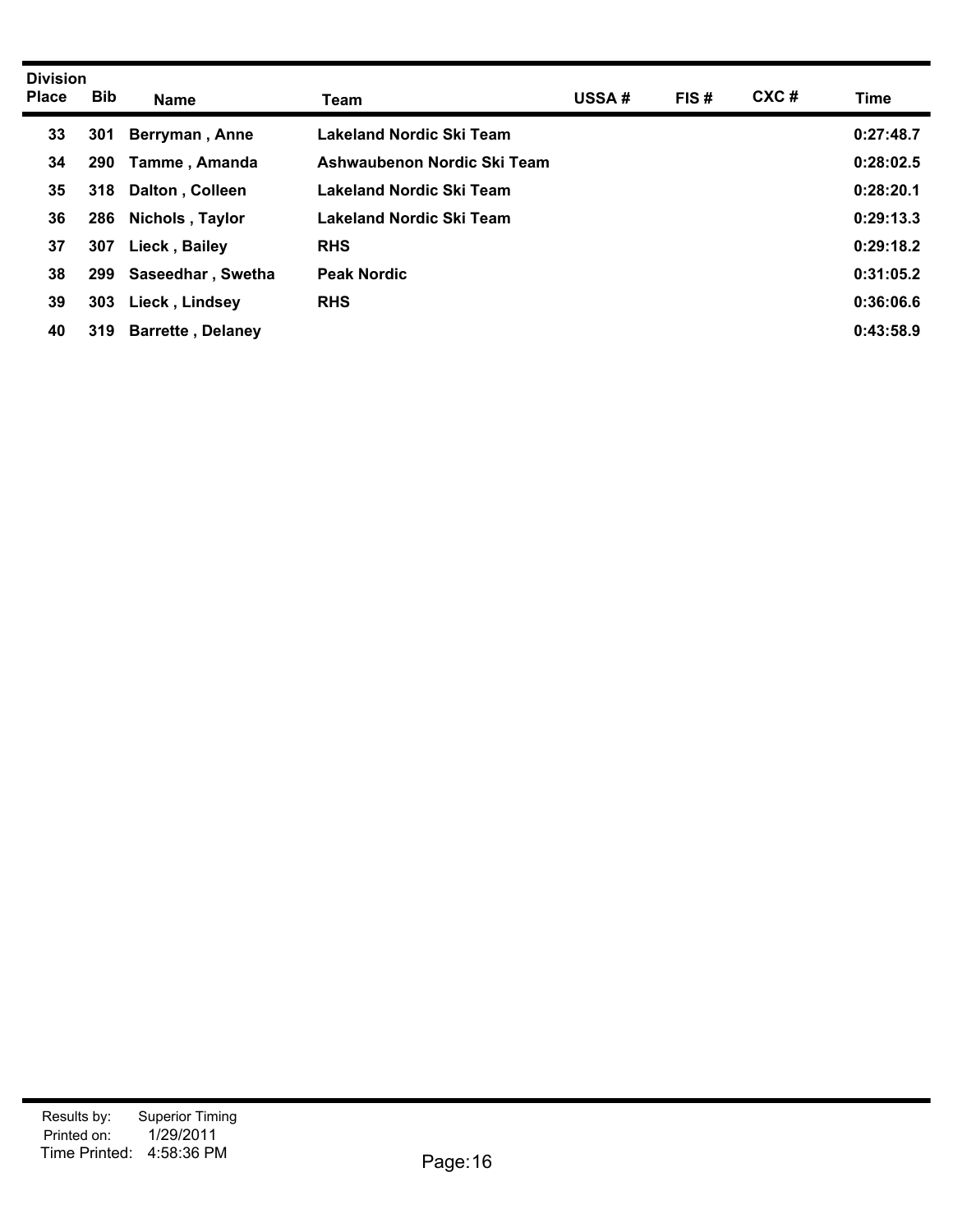Bib <sub>Name</sub> Team USSA # FIS # CXC # Time

|    |     | 5K - HS Men High School   |                                     | <b>Division Field: 37</b> |           |
|----|-----|---------------------------|-------------------------------------|---------------------------|-----------|
| 1  | 253 | <b>Bolger, Kevin</b>      | <b>Lakeland Nordic Ski Team</b>     |                           | 0:15:54.7 |
| 2  | 259 | PERRY, CHAZ               | <b>PEAK NORDIC</b>                  | <b>MW1101D3J</b>          | 0:18:11.9 |
| 3  | 274 | Allen, Brad               | <b>Peak Nordic</b>                  |                           | 0:18:30.8 |
| 4  | 268 | Iltis, Brian              | <b>Lakeland Nordic Ski Team</b>     |                           | 0:18:56.8 |
| 5  | 252 | Orlowski, Michael         | <b>Lakeland Nordic Ski Team</b>     |                           | 0:18:57.4 |
| 6  | 271 | Malicki, Douglas          | <b>Lakeland Nordic Ski Team</b>     |                           | 0:19:00.0 |
| 7  | 250 | Ek, Nicholas              | <b>Big Thunder Nordic</b>           |                           | 0:19:04.5 |
| 8  | 270 | Frost, Peter              | <b>Lakeland Nordic Ski Team</b>     |                           | 0:19:09.1 |
| 9  | 275 | Paulson, Lucas            | <b>Lakeland Nordic Ski Team</b>     |                           | 0:19:16.5 |
| 10 | 255 | Geissler, Jason           | Peak Nordic Ski Club                | MW110096J                 | 0:19:24.8 |
| 11 | 265 | <b>Colling, Connor</b>    | <b>Ski Tigers</b>                   |                           | 0:20:05.4 |
| 12 | 262 | Berg, Kyler               | Ashwaubenon Nordic Ski Team         |                           | 0:20:17.1 |
| 13 | 277 | Dodd, Matt                | <b>Peak Nordic</b>                  | MW110095J                 | 0:20:24.4 |
| 14 | 281 | Peters, Joe               | <b>Lakeland Nordic Ski Team</b>     |                           | 0:20:27.1 |
| 15 | 246 | Haas, Chas                | Ashwaubenon Nordic Ski Team         |                           | 0:20:27.6 |
| 16 | 264 | <b>Featherly, Zebulon</b> | <b>Copper Country Ski Tigers</b>    |                           | 0:20:28.6 |
| 17 | 254 | Wiitala, Mike             | <b>Superiorland</b>                 |                           | 0:20:50.8 |
| 18 | 256 | Selner, Brady             | Ashwaubenon Nordic Ski Team         |                           | 0:20:58.7 |
| 19 | 279 | Jones, Ben                | Ashwaubenon Nordic Ski Team         |                           | 0:21:00.3 |
| 20 | 280 | Ekstrum, Craig            | <b>MSHS Ski Team</b>                |                           | 0:21:01.2 |
| 21 | 272 | Wood, Dan                 | <b>Copper Country Ski Tigers</b>    | GL110859J2 0:21:15.6      |           |
| 22 | 247 | Mentch, Travis            | <b>Peak Nordic</b>                  |                           | 0:21:23.7 |
| 23 | 276 | <b>Bassette, Lou</b>      | <b>RHS</b>                          |                           | 0:21:25.6 |
| 24 | 251 | Bowen, Aaron              | <b>RHS</b>                          |                           | 0:22:06.2 |
| 25 | 263 | Sanderson, Zach           | <b>Lakeland Nordic Ski Team</b>     |                           | 0:22:14.6 |
| 26 | 278 | Maise, Nathan             |                                     |                           | 0:22:35.2 |
| 27 | 282 | Zyburt, Paul              | <b>Marquette Senior High School</b> |                           | 0:22:37.1 |
| 28 | 249 | <b>Stafford, Drew</b>     | <b>RHS</b>                          |                           | 0:22:47.7 |
| 29 | 273 | Annis, Tucker             | <b>Lakeland Nordic Ski Team</b>     |                           | 0:23:01.6 |
| 30 | 267 | Blacyki, Kody             |                                     |                           | 0:23:12.6 |
| 31 | 261 | Roecker, Chayce           | <b>Peak Nordic</b>                  |                           | 0:23:56.7 |
| 32 | 260 | <b>Breneman, Zachary</b>  | Rhinelander, WI Middle School       |                           | 0:25:05.1 |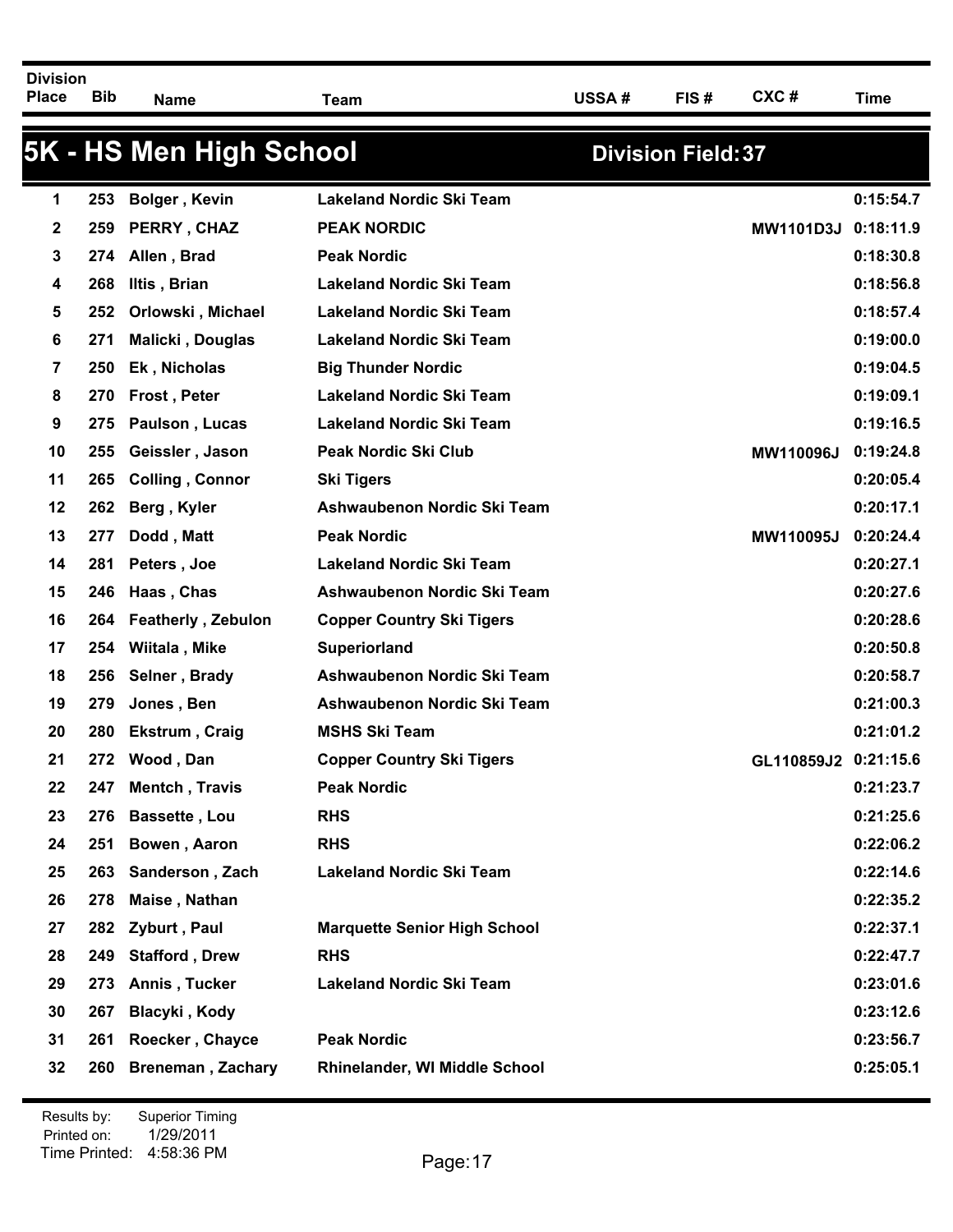| <b>Division</b> |            |                          |                    |       |      |      |            |
|-----------------|------------|--------------------------|--------------------|-------|------|------|------------|
| <b>Place</b>    | <b>Bib</b> | <b>Name</b>              | Team               | USSA# | FIS# | CXC# | Time       |
| 33              |            | 266 Powers, Bobby        |                    |       |      |      | 0:26:03.7  |
| 34              | 258        | Dietz, Robert J          | <b>Peak Nordic</b> |       |      |      | 0:26:03.9  |
| 35              | 257        | LaBrasca, Brett          |                    |       |      |      | 0:30:09.4  |
|                 | 248        | <b>Kumlien, Ross</b>     | <b>Peak Nordic</b> |       |      |      | <b>DNF</b> |
|                 | 269        | <b>Haughney, Stephen</b> | <b>Peak Nordic</b> |       |      |      | <b>DNF</b> |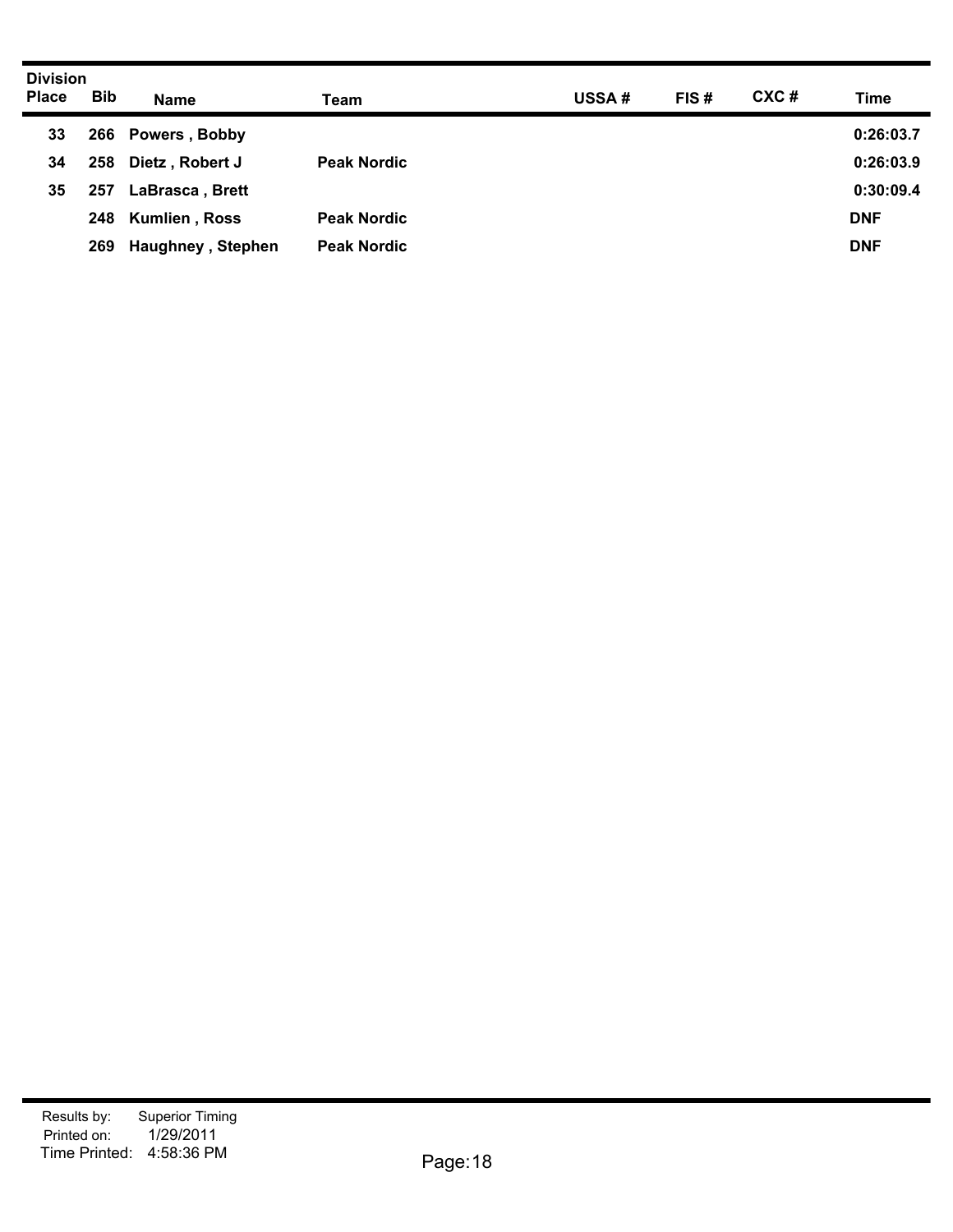| <b>Division</b><br><b>Place</b> | <b>Bib</b> | <b>Name</b>         | Team                | <b>USSA#</b> | FIS#                     | CXC#                | Time      |
|---------------------------------|------------|---------------------|---------------------|--------------|--------------------------|---------------------|-----------|
|                                 |            | <b>3K Female 3K</b> |                     |              | <b>Division Field: 5</b> |                     |           |
| 1                               | 337        | Gesior, Maria       | <b>Peak Nordic</b>  |              |                          | mw110098            | 0:13:32.2 |
| $\mathbf{2}$                    | 336        | Jackson , Kyra      | F.A.S.T. Training   |              |                          | MW110493J 0:13:43.9 |           |
| 3                               |            | 335 Dodd, Julianna  | <b>Peak Nordic</b>  |              |                          | MW110483J 0:16:08.6 |           |
| 4                               |            | 334 Preul, Kylie    |                     |              |                          |                     | 0:16:52.6 |
| 5                               | 333.       | Jones, Neva         | <b>FAST Hayward</b> |              |                          |                     | 0:17:24.9 |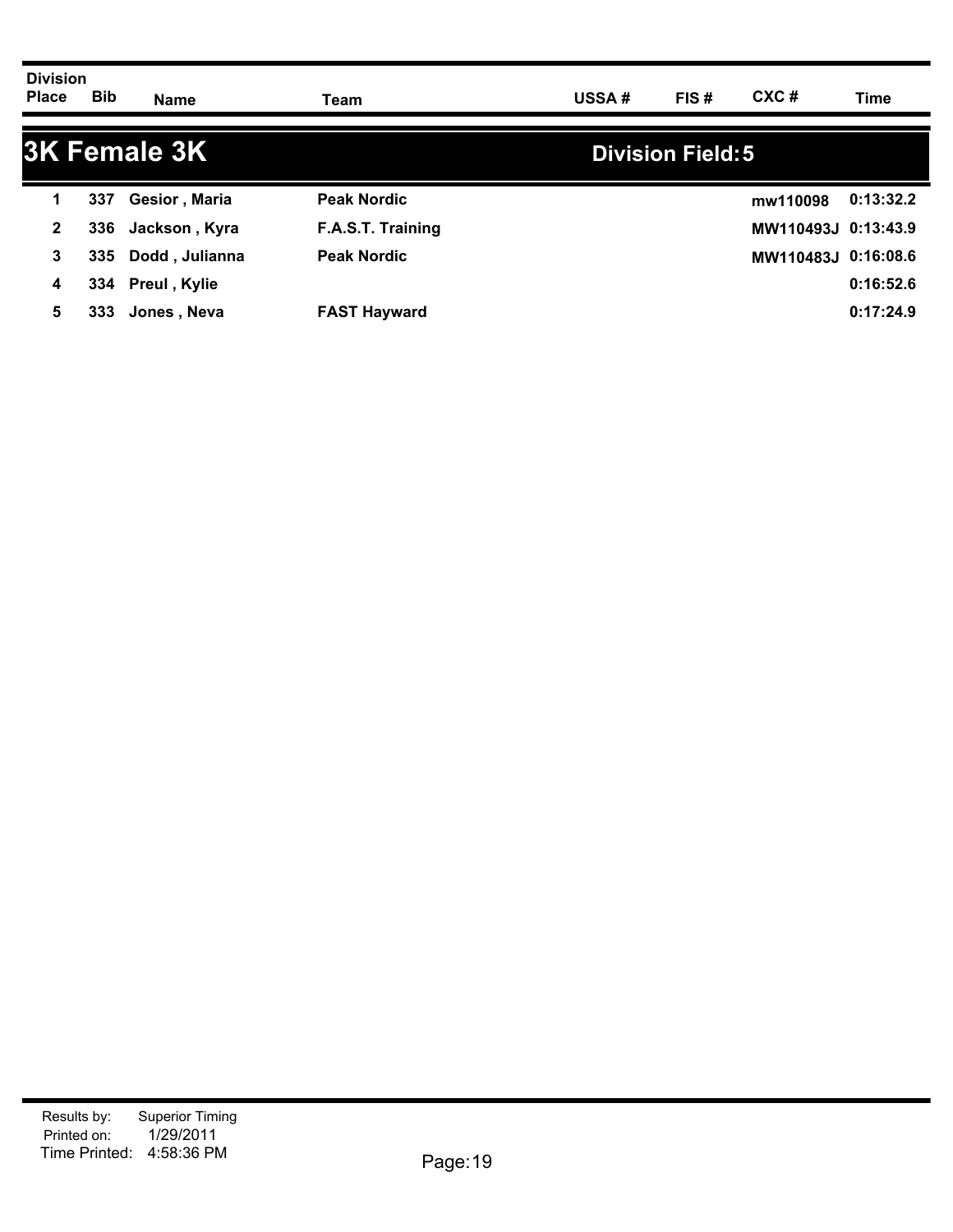| <b>Division</b><br><b>Place</b> | Bib | Name                        | Team                                 | <b>USSA#</b> | FIS#                      | $CXC$ #              | Time       |
|---------------------------------|-----|-----------------------------|--------------------------------------|--------------|---------------------------|----------------------|------------|
|                                 |     | <b>3K Men 3K</b>            |                                      |              | <b>Division Field: 11</b> |                      |            |
| 1                               | 331 | Stone, Isaac                | <b>Copper Country Ski Tigers</b>     |              |                           | GL110854J3 0:12:01.8 |            |
| $\mathbf{2}$                    | 332 | Karinen, Oskar              | <b>Copper Country Ski Tigers</b>     |              |                           |                      | 0:12:42.3  |
| 3                               | 329 | Hamm, Emile                 | <b>Big Thunder Nordic Ski Club</b>   |              |                           |                      | 0:13:07.3  |
| 4                               | 326 | <b>Serratore, Frederick</b> | <b>Big Thunder Nordic Ski Club</b>   |              |                           |                      | 0:13:51.3  |
| 5                               | 325 | Tervo, Logan                | <b>Copper Country Ski Tigers</b>     |              |                           |                      | 0:14:50.2  |
| 6                               | 324 | White, Justin               | James Williams Middle School,        |              |                           |                      | 0:15:43.8  |
| 7                               | 330 | Lyle, Thomas                | <b>Copper Country Ski Tigers</b>     |              |                           |                      | 0:19:48.7  |
| 8                               | 328 | <b>Tischendorf, Zaine</b>   |                                      |              |                           |                      | 0:19:53.2  |
| 9                               | 327 | <b>Barnes, Peter</b>        | <b>Iola Winter Sports Club</b>       |              |                           | <b>MW110242J</b>     | 0:20:04.1  |
|                                 | 323 | Dietz, William              | <b>Peak Nordic</b>                   |              |                           |                      | <b>DNF</b> |
|                                 | 354 | <b>Breneman, Zachary</b>    | <b>Rhinelander, WI Middle School</b> |              |                           |                      | <b>DNF</b> |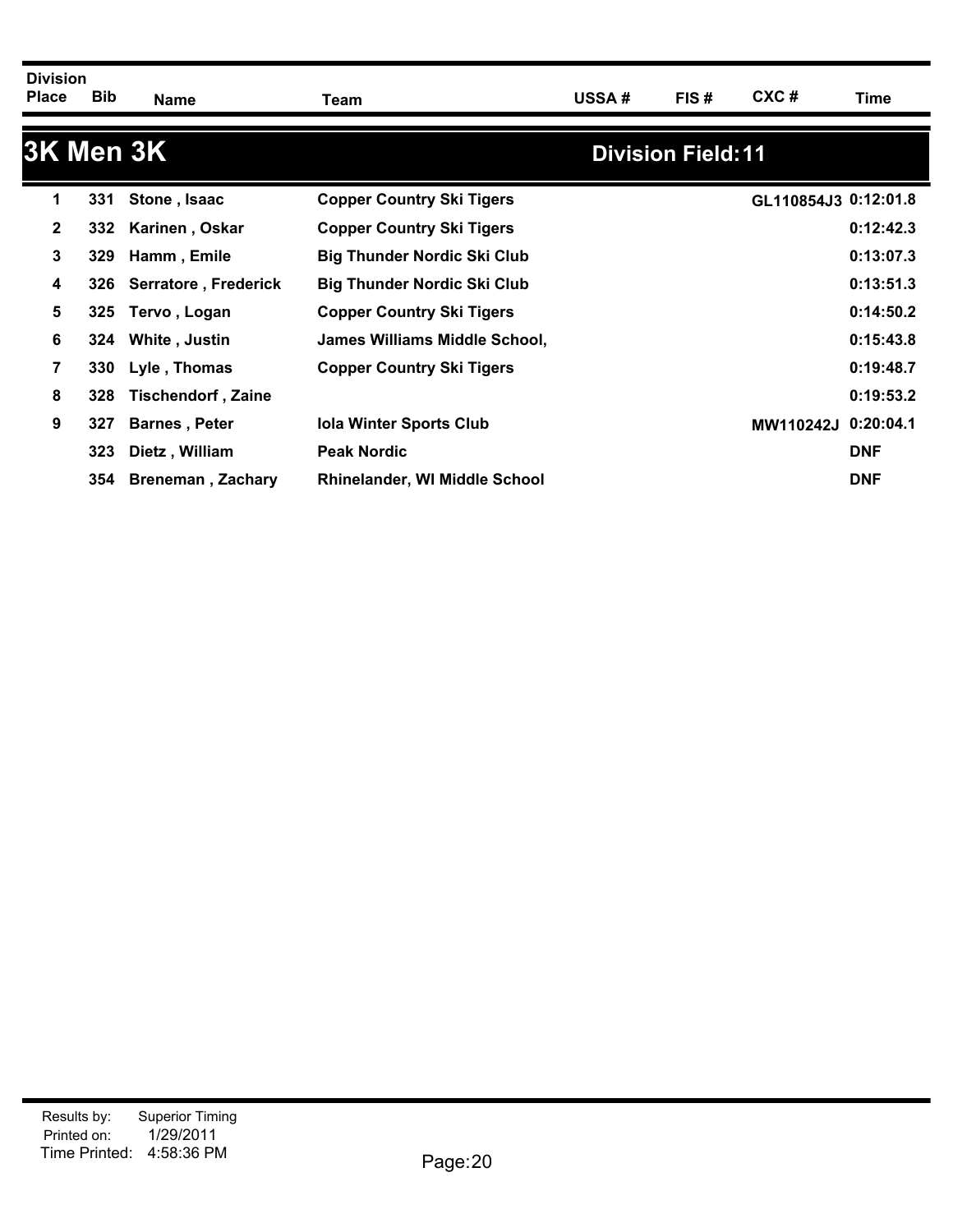| <b>Division</b><br><b>Place</b> | <b>Bib</b> | <b>Name</b>     | Team              | USSA# | FIS#                     | CXC# | Time                |
|---------------------------------|------------|-----------------|-------------------|-------|--------------------------|------|---------------------|
|                                 |            | 2K Female 2K    |                   |       | <b>Division Field: 3</b> |      |                     |
|                                 | 338        | Jackson, Kaelin | F.A.S.T. Training |       |                          |      | MW110643Y 0:10:42.4 |
|                                 | 342.       | Karinen, Heidi  | <b>Ski Tigers</b> |       |                          |      | 0:11:26.9           |

**3 339 Haggenmiller , Ski Tigers 0:15:39.2**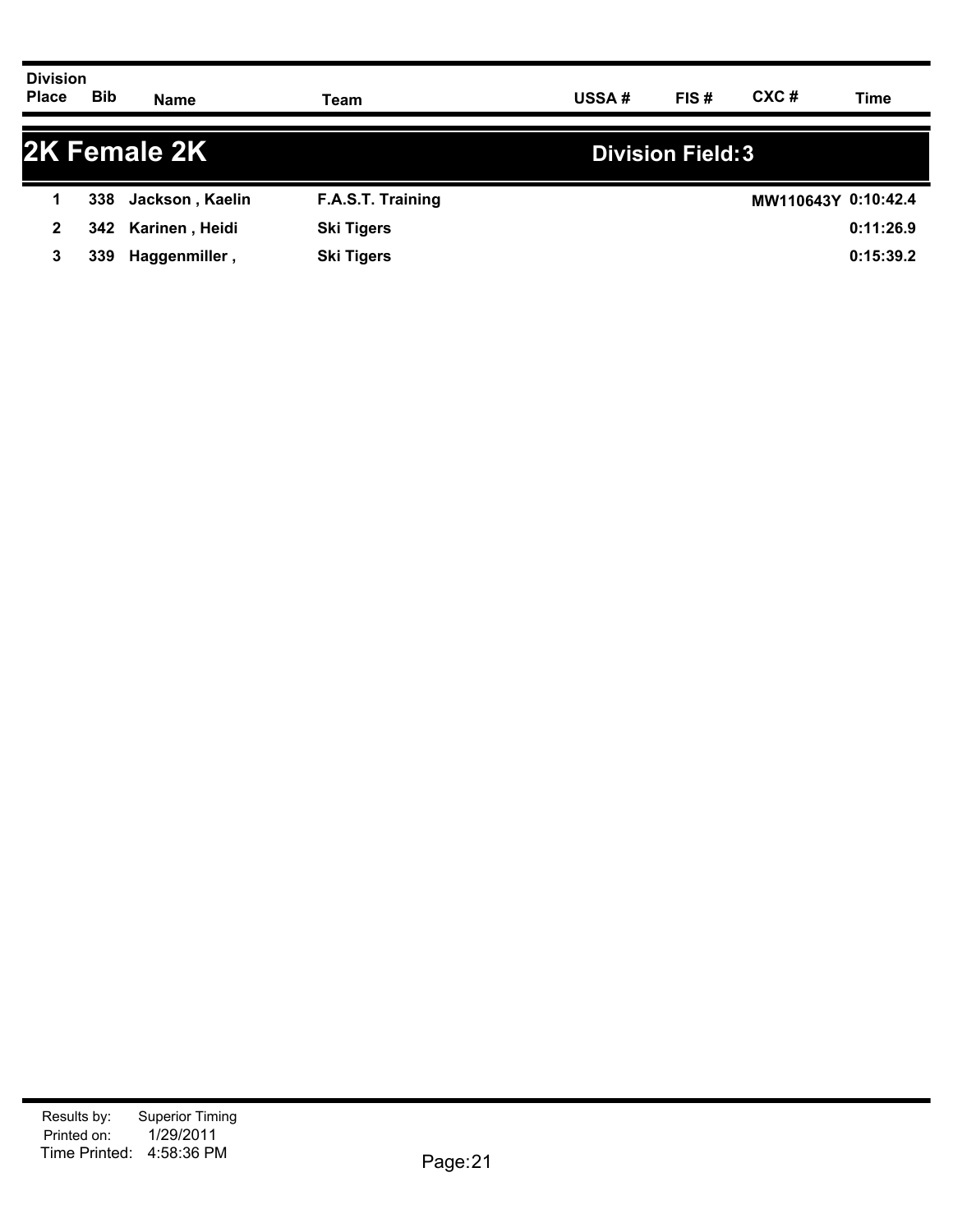| <b>Division</b><br><b>Place</b> | <b>Bib</b> | <b>Name</b>   | Team               | <b>USSA#</b> | FIS#                    | CXC# | Time      |
|---------------------------------|------------|---------------|--------------------|--------------|-------------------------|------|-----------|
|                                 |            | 2K Men 2K     |                    |              | <b>Division Field:2</b> |      |           |
|                                 | 341        | Roecker, Cole | <b>Peak Nordic</b> |              |                         |      | 0:12:25.6 |
| $\mathbf{2}$                    | 340        | Wiitala, Eli  | Superiorland       |              |                         |      | 0:12:44.3 |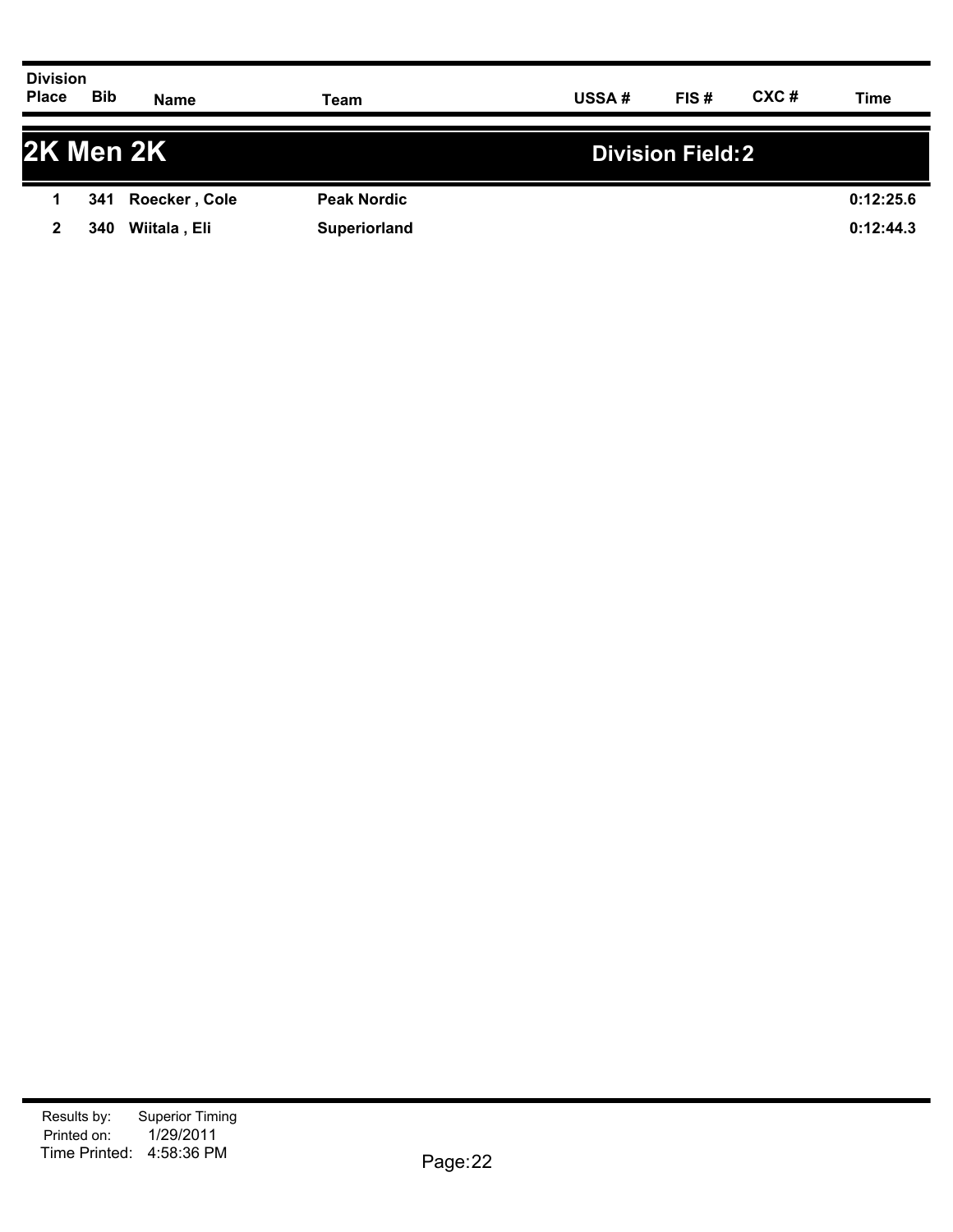| <b>Division</b><br><b>Place</b>                                                                                                                                                                                                                                                                                                                                                                                                                                                                         | Bib | <b>Name</b> | Team | USSA# | FIS# | CXC# | <b>Time</b> |
|---------------------------------------------------------------------------------------------------------------------------------------------------------------------------------------------------------------------------------------------------------------------------------------------------------------------------------------------------------------------------------------------------------------------------------------------------------------------------------------------------------|-----|-------------|------|-------|------|------|-------------|
|                                                                                                                                                                                                                                                                                                                                                                                                                                                                                                         |     |             |      |       |      |      |             |
| $\blacksquare$ $\blacksquare$ $\blacksquare$ $\blacksquare$ $\blacksquare$ $\blacksquare$ $\blacksquare$ $\blacksquare$ $\blacksquare$ $\blacksquare$ $\blacksquare$ $\blacksquare$ $\blacksquare$ $\blacksquare$ $\blacksquare$ $\blacksquare$ $\blacksquare$ $\blacksquare$ $\blacksquare$ $\blacksquare$ $\blacksquare$ $\blacksquare$ $\blacksquare$ $\blacksquare$ $\blacksquare$ $\blacksquare$ $\blacksquare$ $\blacksquare$ $\blacksquare$ $\blacksquare$ $\blacksquare$ $\blacks$<br>_________ |     |             |      |       |      |      |             |

## **1K Female 1K Division Field:1 1 344 Karinen , Ethel Ski Tigers 0:06:10.0**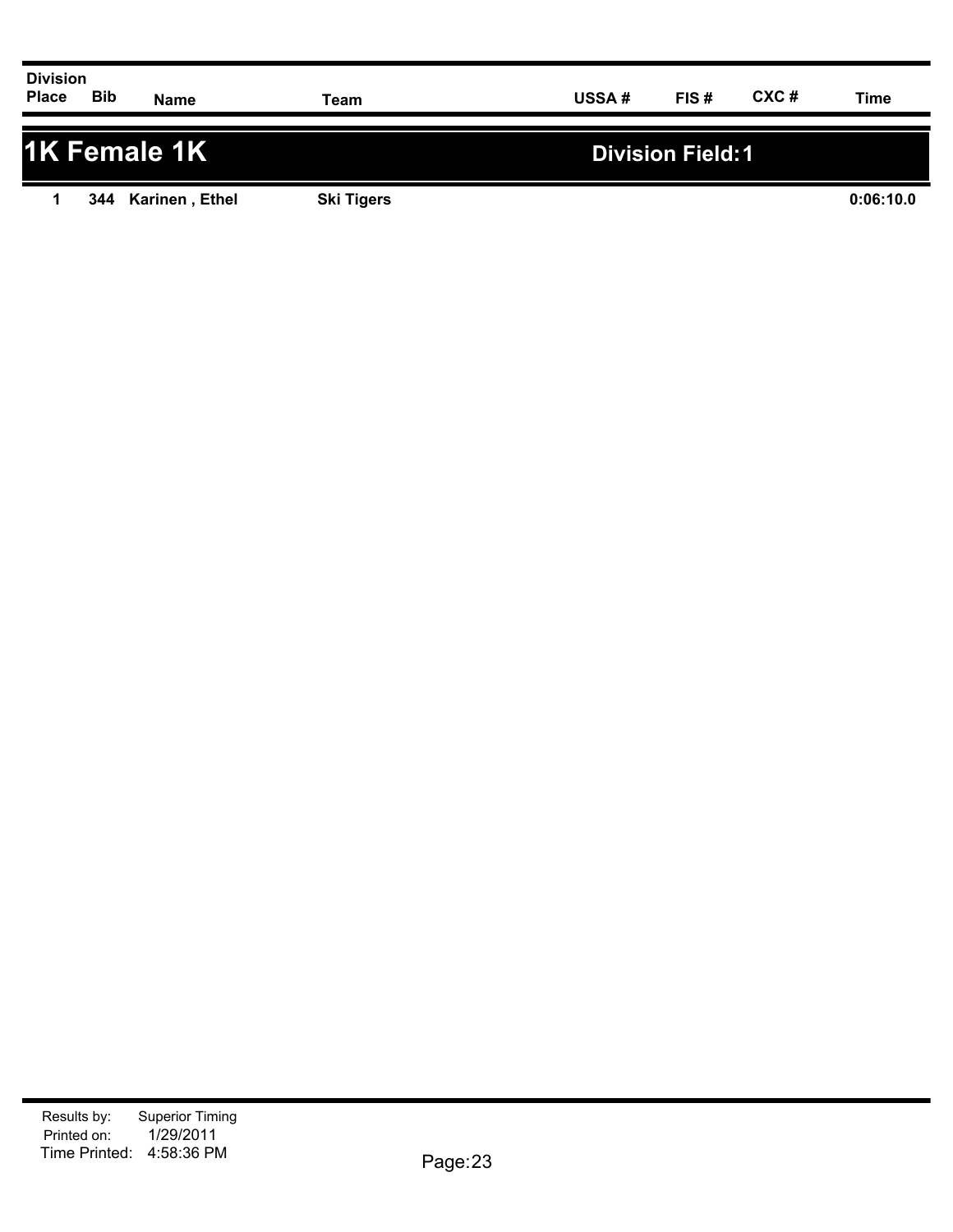| <b>Division</b><br><b>Place</b> | <b>Bib</b> | <b>Name</b>      | Team                             | <b>USSA#</b> | FIS# | CXC#                | Time      |
|---------------------------------|------------|------------------|----------------------------------|--------------|------|---------------------|-----------|
| 1K Men 1K                       |            |                  | <b>Division Field: 3</b>         |              |      |                     |           |
|                                 |            | 346 Lyle, Daniel | <b>Copper Country Ski Tigers</b> |              |      |                     | 0:07:13.8 |
| $\mathbf{2}$                    | 345        | Jackson, Teague  | F.A.S.T. Training                |              |      | MW110644Y 0:08:55.4 |           |

**3 343 Karinen , Sami Ski Tigers 0:09:11.3**